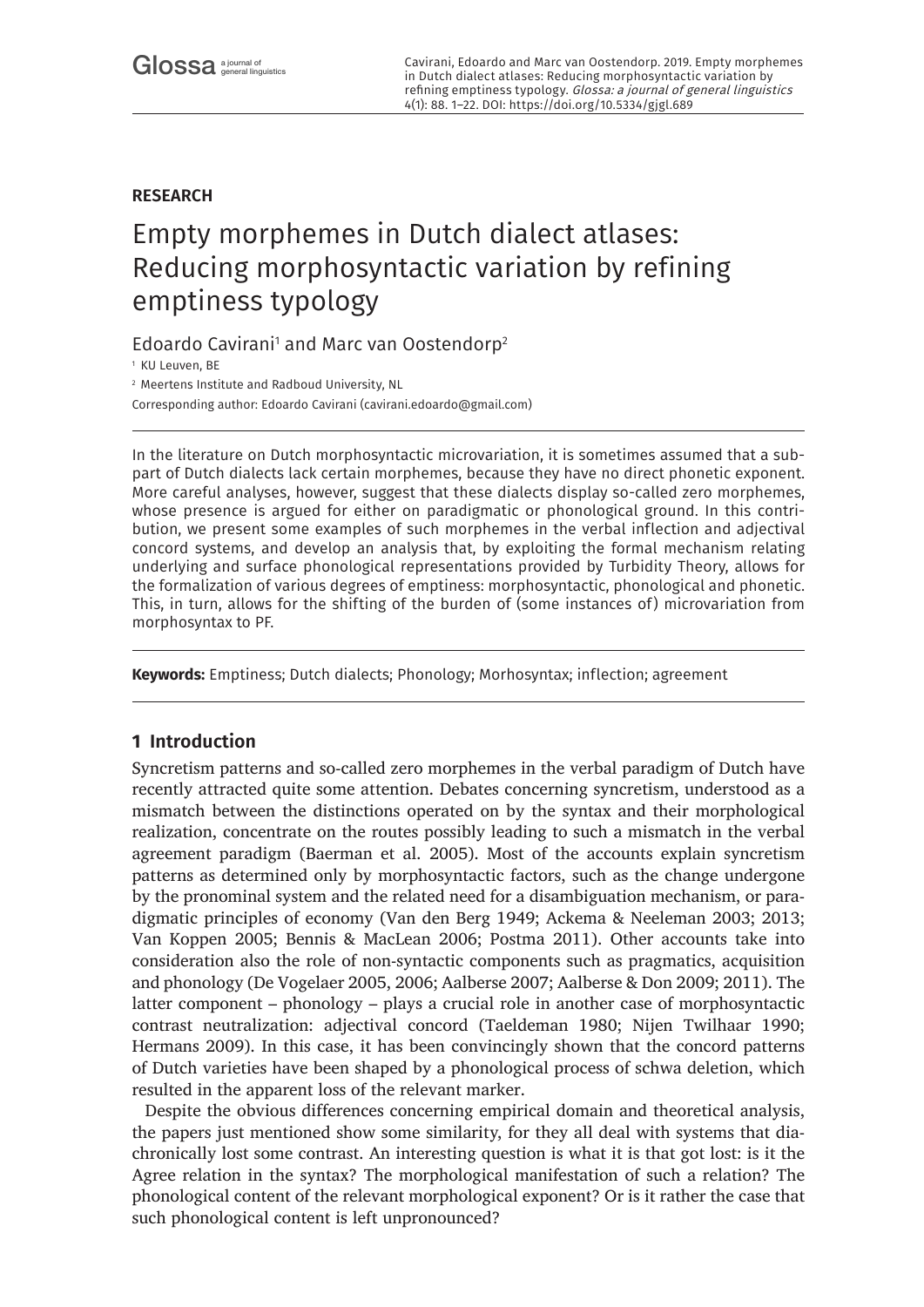This brings us to the other point of discussion of the present paper: zero morphemes.<sup>1</sup> For instance, the resort to zero morphemes, i.e. to agreement markers that betray no acoustic trace of their presence, would allow us to maintain the generative hypothesis that syntax is universal and thus always deploys the same mechanisms, such as Agree.

In Dutch, the presence has been argued for of morphemes that lack any phonetic counterpart, both in the adjectival and the verbal agreement paradigms (Zonneveld 1982; van Oostendorp 2005). This is not unique to Dutch dialects, though, nor to verbal agreement and adjectival concord systems, as the presence of empty elements have been maintained in many other domains and languages, and many types of emptiness have been proposed.2

In syntactic theory the debate on empty elements has a long tradition (e.g. Katz & Postal 1964), and their presence is nowadays quite widely assumed. See for instance the work by Kayne, who argues that "many [more] heads in the sentential projection line (and elsewhere) are silent than is usually thought", and that "all projecting heads are technically silent" (Kayne 2016: 37). Interestingly, he also explicitly claims that, "in order to account for morphosyntactic microvariation, an approach based on silent elements provides an alternative (one that is more tightly tied to other aspects of syntax) to an approach based on syncretism: languages are not more or less syncretic, they just happen to have a certain distribution of empty morphemes" (Kayne 2009: 266). As for the latter, even though accepted by many theorists, they actually still represent a quite controversial device, for "delimiting what counts as a zero morpheme is not a trivial matter. The concept must be carefully differentiated from others that intuitively also involve situations where there is no overt morphological marking: cumulative morphology, phonological deletion, etc." (Dahl & Fábregas 2018).

In this paper, we discuss a problem related to the point raised by Dahl & Fábregas (2018), as well as to the relationship between syncretism and empty morphemes mentioned by Kayne (2009), namely the unnoticed difference between an ending being phonetically silent and it being phonologically empty. We maintain that phonology can give a diagnostic for the morphosyntactic presence of such elements as well as for its structural complexity and that, by recognizing the difference between phonetic silence and phonological emptiness, we can reduce the amount of morphosyntactic microvariation, which can in turn be explained in phonological terms.<sup>3</sup>

<sup>1</sup> As pointed out by an anonymous reviewer, even though discussions concerning syncretism and zero morphemes often overlap, they address two distinct issues. The former – syncretism – is broader, and deals the question whether two apparently identical exponents express the same meaning, or they rather represent two accidentally homophonous forms. The latter – zero morphemes – can be relevant to the former inasmuch as the presence of *apparently* empty morphemes can *wrongly* suggest the presence of a syncretic pattern (see below), but not necessarily, for zero morphemes can e.g. occur in paradigms showing no syncretism. Furthermore, syncretic patterns can result from the partial deletion of a marker, rather than of the entire marker (in this case, it would be impossible to talk about zero morpheme).

<sup>2</sup> See Leu (2008) for a list of empty elements in syntax, Trommer (2012) for morphology, and Bendjaballah & Heiden (2008) and Cavirani & van Oostendorp (2017) for phonology.

<sup>3</sup> Considering the enrichment of the morphosyntactic representation of the word proposed by Distributed Morphology (Halle & Marantz 1993), the understanding of the role silence plays in morphosyntax is essential. For example, it could help us decide whether particular instances of deletion should be considered as occurring in the narrow syntax or at PF. Note that, in the case that deletion happened in narrow syntax, this would bleed vocabulary insertion. If, on the other hand, deletion happened at PF, then the formal properties of PF need to be explicitly laid out. Assuming that phonetics and phonology are different modules (Scheer 2011), the domains in which the role of silence needs to be investigated should include the mapping of a phonological form to the relevant piece of morphosyntactic structure as well as, as shown below, to its phonetic interpretation, for the absence of acoustic material does not necessarily imply the absence of phonological structure, just like the absence of phonological structure does not necessarily imply the absence of syntactic material.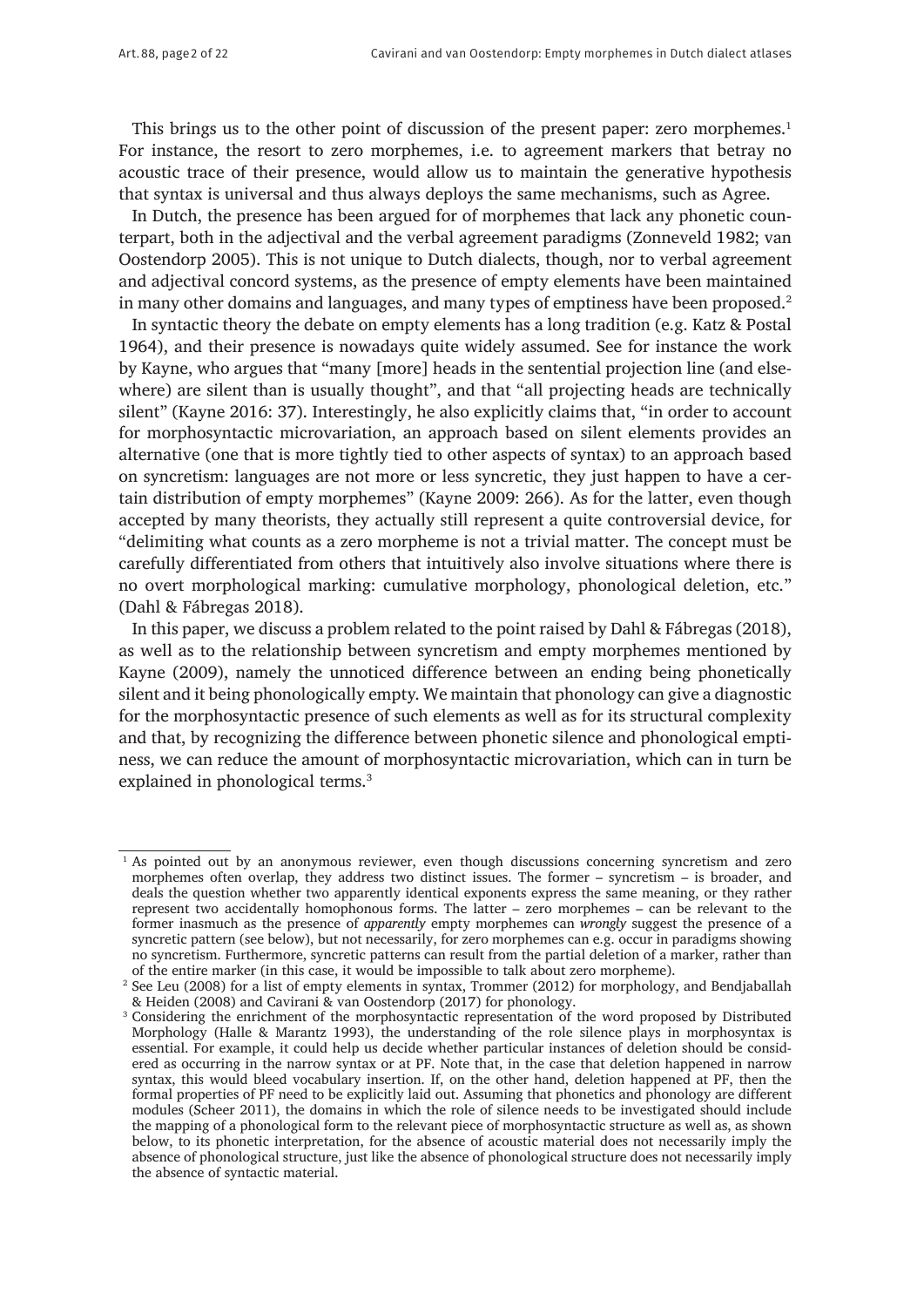Building on previous literature, we claim that we should distinguish between at least three different types of emptiness<sup>4</sup>:

- *morphosyntactic emptiness* an object is inactive at all levels, including the morphosyntactic level.
- Ex.: functional projections proposed by cartographers, which are argued to universally occur in the functional spine, no matter whether they are used or not by a given language (see e.g. 'Dual' in languages which show no evidence for Dual at all; Cinque 2002; Cinque & Rizzi 2008; Sigurðsson & Maling 2012)
- *phonological emptiness* an object is morphosyntactically present, but absent in the phonology as well as in the phonetics: it is not pronounced, and it also does not affect any tier-adjacent phonological object, for it does not have any phonological features and does not occupy any slot in the prosodic structure.
- • Ex.: silent functional (Chomsky & Lasnik 1977; Chomsky 1982; Rizzi 1982; Marantz 2001; 2008; Embick 2014) and lexical categories (Emonds 1994; Van Riemsdijk 2002; 2005; Kayne 2006; Bendjaballah & Heiden 2008)
- • *phonetic emptiness* an object is morphosyntactically and phonologically present, but absent in the phonetics: it is not pronounced, but it does interact with phonological and morphosyntactic neighbours.5
- • Ex.: empty CV structures replacing (some) SPE boundaries (Lowenstamm 1999; 2008; Charette 2003; Lampitelli 2010; Passino 2011; Scheer 2012) and encoding morphosyntactic information in templates (Lahrouchi 2001; Bendjaballah & Haiden 2003); phonological elements lacking the pronunciation relation (see section 2, and Cavirani & Van Oostendorp 2017)

The three levels of emptiness mentioned above are often conflated in dialect atlases: conclusions about emptiness are typically based on rather broad phonetic transcriptions, and even indirect phonological evidence pointing to the existence of some underlying, though unpronounced, structure is neglected. For instance, the absence of a word-final vowel in the transcription is considered tantamount to the absence of an affix. In these cases, thus, phonetic emptiness equates to phonological and morphosyntactic emptiness.<sup>6</sup> When, on the other hand, indirect phonological evidence is taken into consideration, the presence

<sup>4</sup> We assume that the relation between these different levels of emptiness is asymmetric: if an element is absent at a higher level, it is also absent at lower levels. That means, in turn, that if we can show that an element has to be assumed phonologically, it should also be granted existence at the morphosyntactic level. However, this is not necessarily true for every linguistic object. See, for instance, intrusive and epenthetic vowels (Hall 2006; 2011; Cavirani 2015), which can be argued to be empty at the phonological and morphosyntactic, and morphosyntactic level, respectively. Another instance of such an object is the word-final empty nucleus predicted by phonological theories such as Government Phonology (Kaye et al. 1985; 1990) and CVCV (Lowenstamm 1996; Scheer 2004), which is phonetically and morphosyntactically empty, while still containing (a minimal amount of) phonological structure.

<sup>5</sup> Cases such as ellipsis, deletion of two adjacent items under haplology (e.g. the *nie*-deletion in Afrikaans, "where there is evidence for two adjacent negative elements *nie*, but only one is pronounced", Hartmann et al. 2008: 6; *er*-*er* reduction in Dutch, Den Besten 1989; copies/traces unpronunciation, Nuñes 2004) can be possibly included in this group. It is not clear yet, though, whether they should be considered cases of *phonological* or *phonetic* deletion. Further research is needed (see also Hartmann et al. 2008 for a discussion).

<sup>&</sup>lt;sup>6</sup> As pointed out by an anonymous reviewer, the equivalence between silence and absence of morphosyntactic content is not widely assumed, especially within the generative framework. However, even within this framework, cases can be found in which this equivalence is proposed and, as a matter of fact, exploited. Interestingly, the reviewer pinpoints a link between our work and Bybee (1994), who, in her discussion about the grammaticalization of zero, distinguishes between a "zero marker" (for Simple Present) and "the simple absence of a marker" (for Simple Past). As suggested by the reviewer, the three-way emptiness distinction proposed in the present paper might relate to Bybee (1994)'s grammaticalization of "zero grams".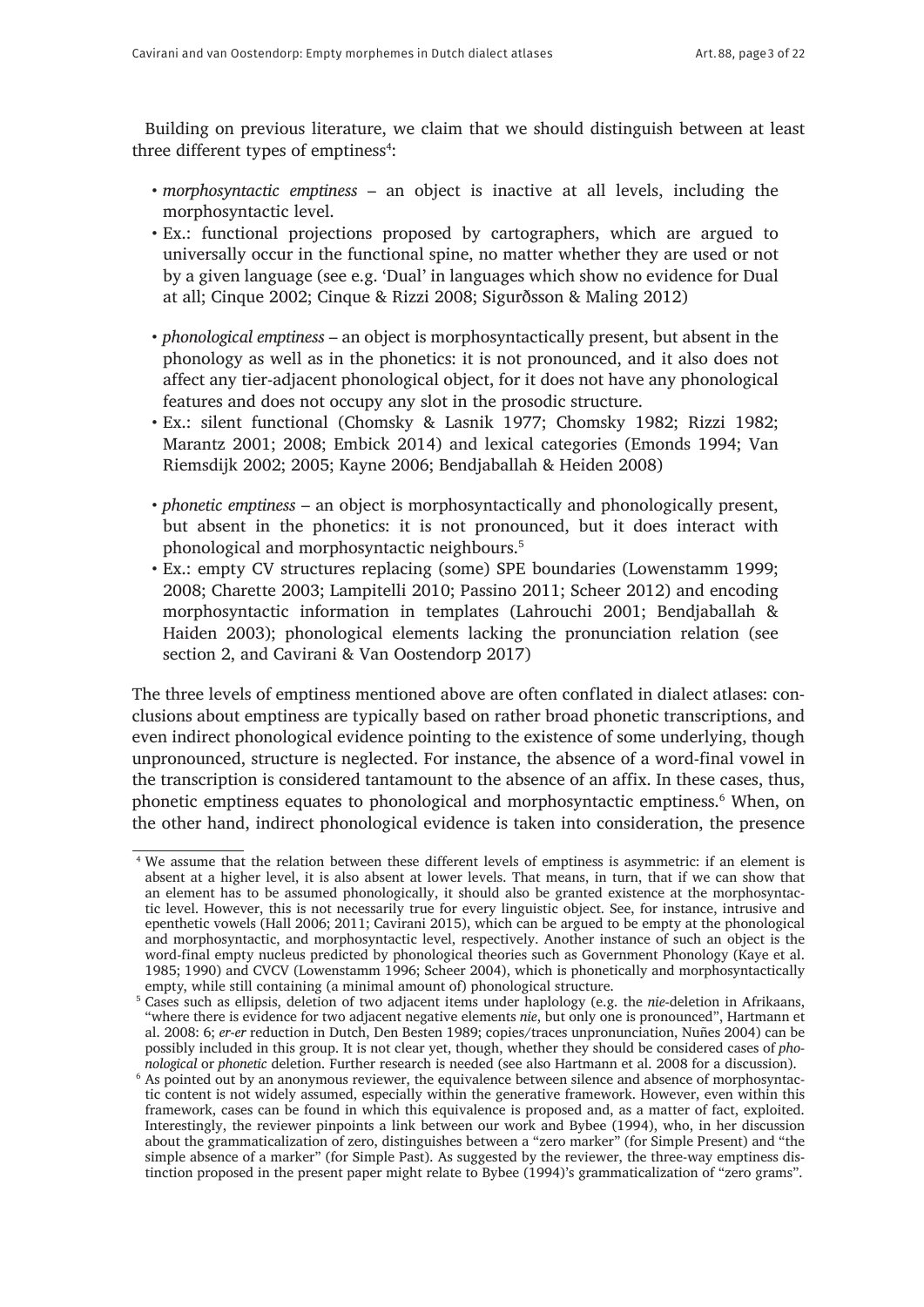of an empty morpheme has been occasionally argued for (van Marle & Zonneveld 1980; Zonneveld 1982; van Oostendorp 2005; Bennis & MacLean 2006). In these cases, even though phonetic emptiness does not equate to morphosyntactic emptiness, it does equate to phonological emptiness. We maintain that a closer inspection of atlases gives us some closer view of the representational complexity of these silent linguistic objects, whose presence and internal structure can be detected by observing the phonological properties of adjacent objects, such as segments, tones and syllable structure (see Cavirani & van Oostendorp 2017 for similar arguments coming from Italian varieties).

In what follows, we first discuss some of these issues by focusing on verbal inflection and adjectival gender marking in Dutch dialects (section 2). We propose a refinement/expansion of the taxonomy of emptiness in linguistic structure, which results from the combination of a representational approach to emptiness (Bendjaballah & Heiden 2008) with an optimality theoretic computational technology responsible for the phonology-phonetics mapping – Turbidity Theory (Goldrick 2001; van Oostendorp 2008). This allows for the testing and the explicit formalization of the kind of emptiness we are dealing with in any individual case. The message from these data is: when accounting for (some instances of) morphosyntactic microvariation, the subtle relations holding between phonetics and phonology should be taken into close consideration, for it may reduce the amount of variation morphosyntax is burdened with. The latter can thus be shifted to (a non-trivial version of) PF, a move which is sound with recent minimalist developments, which assume a universal syntactic component and place variation in (the interaction of this component with) the mental lexicon, PF, pragmatics, processing, memory and society (Picallo 2014). This is summarized in section 3, where the relevance and consequences of the three-level emptiness distinction for the morphosyntax-phonology interface are also briefly dealt with.

# **2 Ø endings in Dutch dialects**

In this section, we review the main instances of zero morpheme discussed in the literature on Dutch varieties, which generally builds on data collected in the Syntactic Atlas of Dutch Dialects (SAND, Barbiers et al. 2005; 2008) and to a lesser extent the Goeman-Taeldeman-Van Reenen Project Database (GTRP; Goeman & Taeldeman 1996). SAND and GTRP also represent the main source of the data discussed in the present paper. When necessary, though, data have been included that are collected in publications concerning specific Dutch varieties (indicated in the relevant sections). The case studies discussed below focus on verbal inflection (section 2.2) and adjectival concord (section 2.3). After introducing the relevant data and the main analyses that have been proposed, we suggest a refinement of the latter in terms of Turbidity Theory, which is illustrated in the next section.

# *2.1 Turbidity Theory*

Turbidity Theory (Goldrick 2001; van Oostendorp 2008) is an optimality theoretic approach to faithfulness based on containment, which assumes as input-output relationship whereby the former  $-$  the input  $-$  is contained in the latter  $-$  the output.<sup>7</sup> Crucially, since all the input elements are argued to be always contained in the output, this theory

<sup>7</sup> Containment was the original faithfulness theory proposed by Prince & Smolensky (1993). In later works, though, it has been replaced by Correspondence, in which input and output are considered two independent representations. This allows for a one-to-many relationship between the elements of the two representations and, as a consequence, for operations such as coalescence (multiple input element – single output element), fission (single input element – multiple output elements), insertion (no input element – one output element) and, crucially, deletion (one input element – no output element). Even though Correspondence rapidly became the standard approach to faithfulness, Containment has been recently revived in the guise of Turbidity Theory and Coloured Containment (van Oostendorp 2007; Trommer 2011; Trommer & Zimmermann 2014).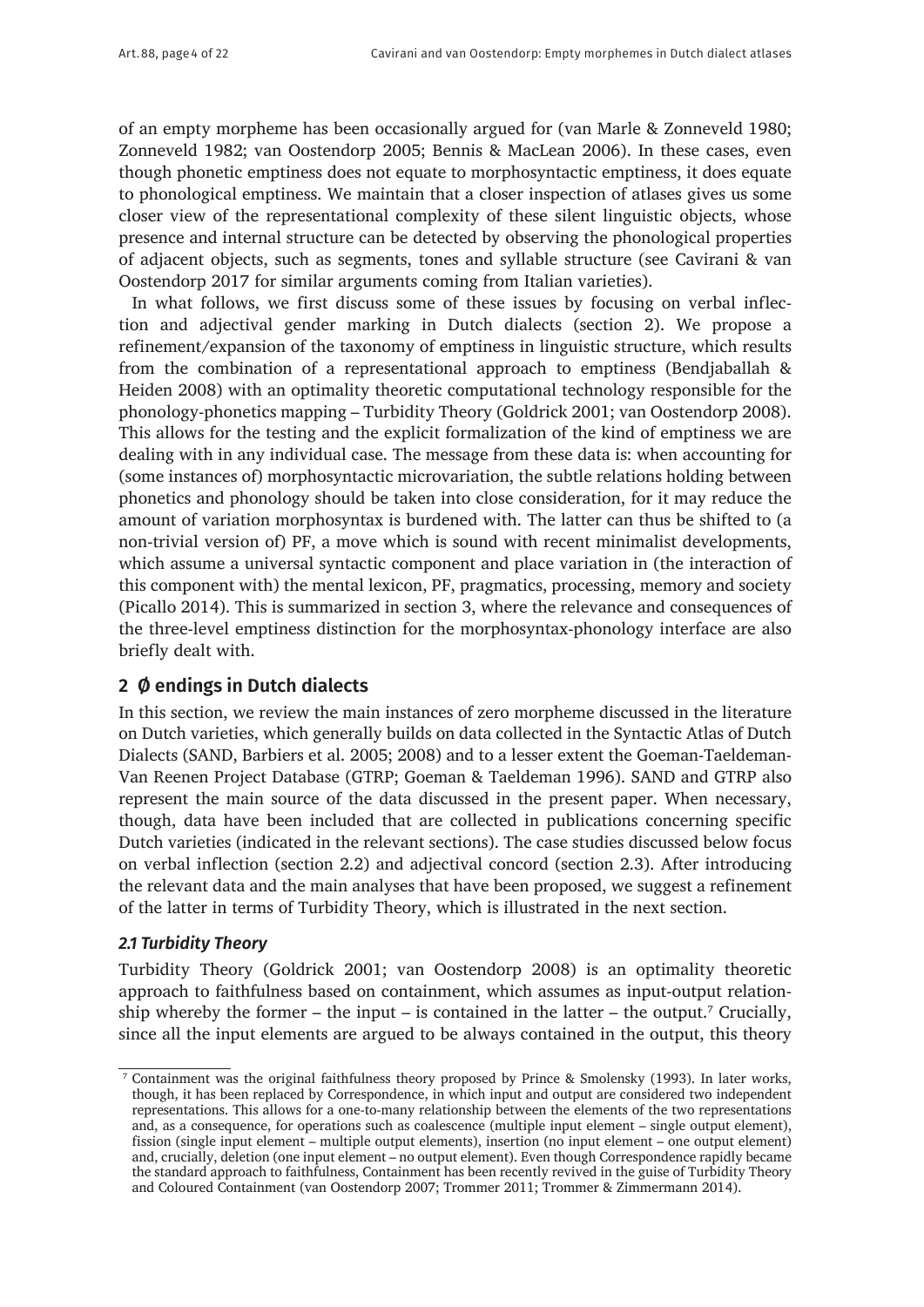does not allow deletion, which is rather understood as a case of underparsing: the element is not integrated in the prosodic structure, and is thus unpronounced. Technically, this is formalized as a violation of the Parse constraint ("every phonological element needs to be parsed in the prosodic structure"). Besides, every prosodic position is supposed not to be empty, i.e. it has to be filled with melodic elements. This is forced by the Fill constraint ("syllable positions are filled with segmental material").

In Turbidity Theory, PARSE and FILL roughly correspond to PRONOUNCE and PROJECT, which point at the two different relations a segment can entertain with a skeletal slot. Basically, this results from splitting the classic autosegmental association relation – if a segment is associated to a skeletal slot, the skeletal slot is also associated to that segment – in two independent relations. The projection relation encodes the (lexically established) association between a phonological element and its skeletal slot. This relation is enforced by the Project constraint ("Assign a violation mark for every projected element that does not correspond to any pronunciation"), and is graphically represented by an arrow pointing from the skeletal slot to the phonological element. The other relation is pronunciation, which ensures the phonetic realization of a given phonological element. This is enforced by the Pronounce constraint ("Assign a violation mark for every pronounced element that does not correspond to any projection"), and is graphically represented by an arrow pointing from the element to the skeletal slot. This is illustrated in (1), where representations are given that show either only the projection relation (1a.), or both the projection and pronunciation relation (1b.).<sup>8</sup> As established by Turbidity Theory, the phonological element of the latter is faithfully pronounced whereas that of the former does not receive any phonetic interpretation. In other words, a. represents an instance of *phonetic* emptiness.

| (1) |                         |   | a. Projection b. Projection & Pronunciation |
|-----|-------------------------|---|---------------------------------------------|
|     | skeletal slots          |   |                                             |
|     |                         |   |                                             |
|     | phonological elements   | A | A                                           |
|     | phonetic interpretation |   | lal                                         |
|     |                         |   |                                             |

Despite the difference in phonetic interpretation, (1a.) and (1b.) are representationally identical, and they thus display the same phonological behavior. This is not the case for representations showing (some degree of) phonological emptiness (e.g. a skeletal slot that projects no phonological element): they are acoustically identical to phonetically empty representations, but they are representationally different and thus display a different phonological behavior. In other words, phonetically empty representations pattern with phonologically empty representations at the level of phonetic interpretation, but with phonologically contentful representations at the level of phonological behavior. As we show below, by allowing for this refinement of the zero morpheme typology, Turbidity Theory help us in better understanding the syncretism patterns characterizing the verbal inflection and adjectival concord of Dutch dialects.

#### *2.2 Verbal inflection*

The high degree of variation displayed by the inflectional systems of Dutch dialects proves to be a challenging ground for testing typological generalizations and fine-grained theoretical hypotheses regarding the morphosyntax and its interface with phonology (Ackema

<sup>8</sup> In (1), we represent the phonological element in terms of Element Theory (Backley 2011; 2012). Note that Turbidity Theory is not committed to any specific theory of subsegmental representation: the input-out mapping mechanism would stay the same whatever feature one wants to adopt. Thus, in order to avoid unnecessarily complicated representations, in the rest of the paper we will use segments.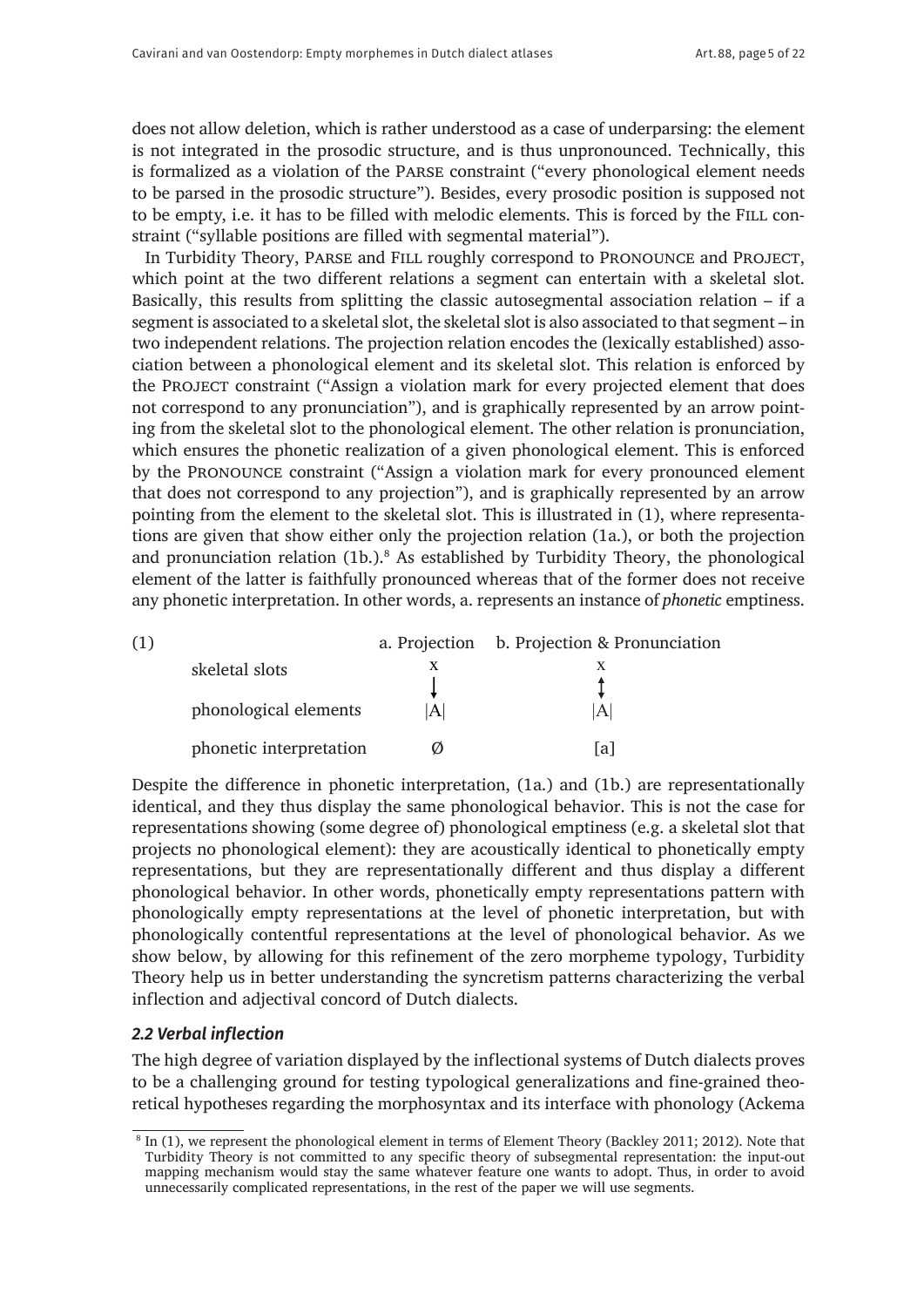& Neeleman 2003; Baerman, Brown & Corbett 2005; Van Oostendorp 2005; 2008; Bennis & MacLean 2006; Aalberse 2007; Aalberse & Don 2009; 2011).

The observed synchronic microvariation results from a diachronic process of deflection that has affected all Germanic language varieties in the course of millennia: while in older stages they displayed a rich inflectional system, the amount of distinctions conveyed by verb-final morphemes has been generally reduced (an extreme case is represented by Afrikaans, whose finite verbs display no inflectional marker at all). This process affected the varieties spoken in the Netherlands and in the northern part of Belgium (Flanders) to a different extent, resulting in a set of inflectional systems ranging from 4 to 1 affixes. As discussed in Bennis & MacLean (2006; henceforth B&M), out of the 253 dialects, more than a half (147 dialects) display (5 different) 3-affixes systems. The dialects spoken along the north-eastern (Groningen and Friesland) and south-eastern (Limburg) borders show 4-affixes systems (19 dialects), unlike the dialects spoken in West- and East-Flanders, Lower Saxony and the River area, where (3 different) 2-affixes systems can be found (86 dialects). Finally, a 1-suffix system can only be found in Beekbergen (Gelderland).9 The latter system is assumed to display a zero morpheme.<sup>10</sup> A list of the present-tense inflectional paradigms drawn by  $B\&M^{11}$  from the SAND (Barbiers et al. 2005; 2008) is given in Table 1.

- a) 71 of the 267 locations did not contain a complete paradigm, whereas B&M had found only 13;
- b) in some locations (e.g. Lokeren and Beekbergen), PRS.3SG and PRS.1PL display multiple markers, whereas in other locations (e.g. Lokeren and Diksmuide), PRS.3PL and PRS.2PL display different markers than the one given by B&M;

<sup>9</sup> Note that, in the MAND, 3 dialects can actually be found with just one inflectional ending, which is different from -Ø (Aalberse 2007: 127). These dialects are spoken in the East (F098p, M009p and G248p) and display a *-en* marker for all the persons.

<sup>10</sup> As a matter of fact, besides the -Ø-affixed *leef* 'I/you/he/she/it/we/you/they live(s)', the SAND also gives a distinct form for prs.1pl (in non-inverted contexts) such as *leve* (see, among others, test sentence nr. 449 – *als we sober leve* 'if we live soberly'). Furthermore, in inverted contexts, we also find prs.1sg and prs.2sg *lev* (test sentence nr. 467, *levik zoas mien ouders wilt* 'I live like my parents want' and test sentence nr. 474, *levie langer* 'you live longer', respectively). This variation can also be found in other verbs. For instance, in the test sentence nr. 494, we find both *geloof* and *gelooft* for prs.2sg (*je geloof* 'you believe' vs *u gelooft*, 'you believe' formal) and in test sentences nr. 499, 500 and 501 we find, respectively, *hi heb*, *hij heef* and *hi hef* 'he has'). The -*t* suffix occurs also in test sentences nr. 513 and 514, where we have, respectively, *Marie en Piet wijst noar mekaar* 'Marie and Piet point at each other' and *Toon wast zich* 'Toon washes (him)self'.

<sup>&</sup>lt;sup>11</sup> As pointed out in the previous footnotes, some differences can be found between the data presented by B&M and the ones available in MAND and SAND. In order to verify the extent of such discrepancies we have attempted to reproduce the relevant data, namely the paradigms of the Dutch verb *leven* 'to live' from 267 different locations in the Dutch-speaking language area collected in the SAND. The selection steps for the data were described reasonably well in the paper, so it was relatively easy to reproduce their procedure. Still we have been unable to extract the same data set. We found three main differences:

c) for the variety of Lemmer, B&M mentions six verb forms, while we found only three. For prs.1sg, the form mentioned in B&M is only available in the inverted subject-verb order. The prs.2sg form is available in the polite form, but this is different from the one reported in B&M (*leven* vs *leef*). The same holds for the prs.2pl form, which is *leven* in B&M, but *leef* in the database.

To sum up, even though they are mostly similar to our data, the data of B&M a) contain only single forms, whereas in some cases we found multiple alternatives, b) they sometimes contain different forms than in our data, and c) they sometimes contain forms where we found none. In order to harmonize the two data sets we would have to remove some competing forms, change others and add forms where no data is present, but is unclear how this should be done. See Kim Sang (2016) for a full report on the reproduction of B&M data.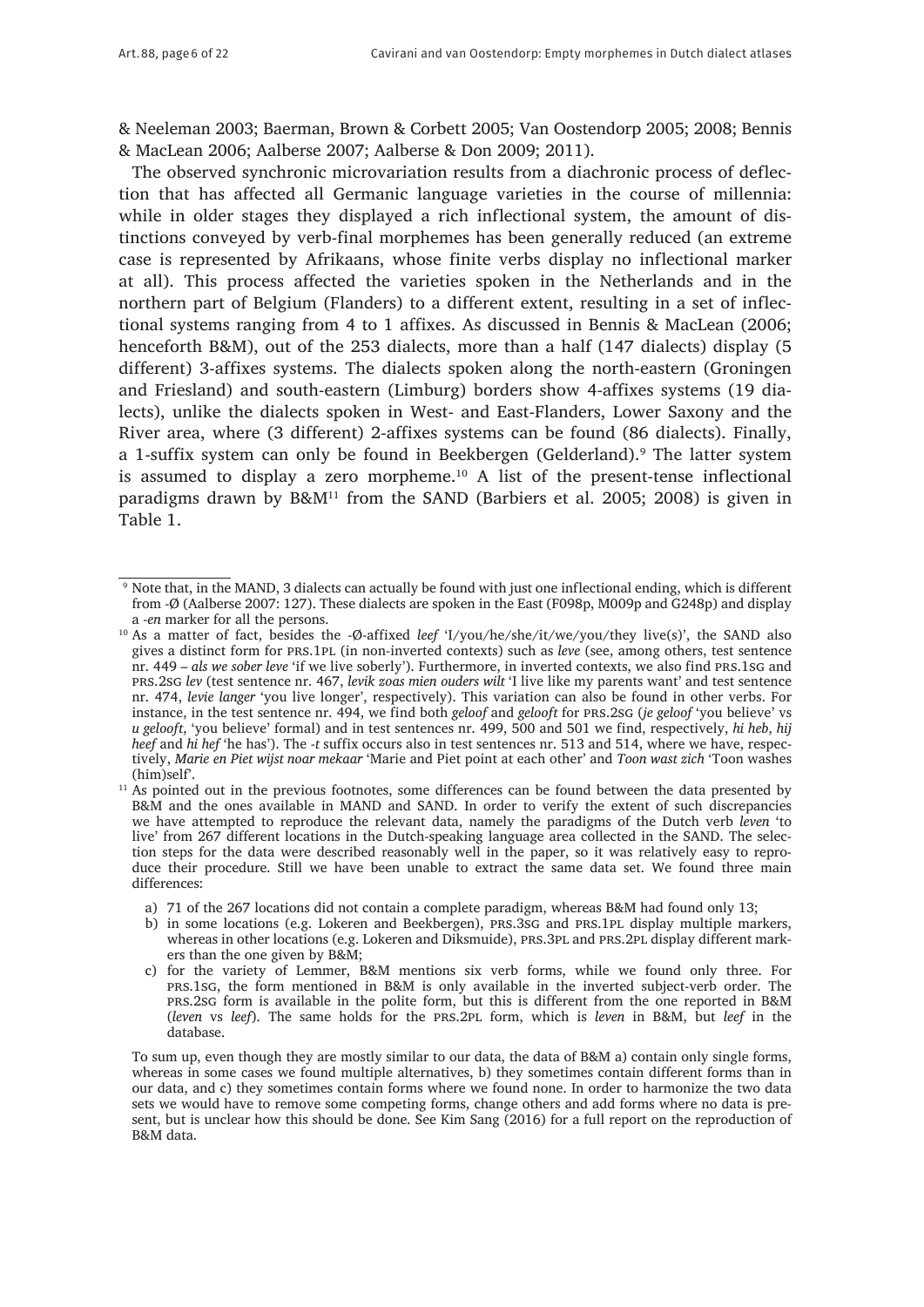| 1 Affix                           |              | 2 Affixes                           |                | <b>3 Affixes</b>                     |                | <b>4 Affixes</b>                       |                   |
|-----------------------------------|--------------|-------------------------------------|----------------|--------------------------------------|----------------|----------------------------------------|-------------------|
| <b>Beekbergen</b><br>(Gelderland) |              | <b>Diksmuide</b><br>(Flanders)      |                | Leuven<br>(Brabant)                  |                | $L$ emmer <sup>12</sup><br>(Friesland) |                   |
| leef-Ø                            | leef- $\phi$ | lev- <b>en</b>                      | lev- <b>en</b> | leef-Ø                               | lev- <b>en</b> | $leef-\phi$                            | lev- <b>en</b>    |
| leef- $\phi$                      | leef- $\phi$ | leef- <b>t</b>                      | lev- <b>en</b> | leef- <b>t</b>                       | leef- <b>t</b> | $leef$ -st                             | leef- <b>t</b>    |
| leef-Ø                            | $leef-\phi$  | leef- <b>t</b>                      | lev- <b>en</b> | leef- <b>t</b>                       | lev- <b>en</b> | leef- <b>t</b>                         | lev- <b>en</b>    |
|                                   |              | <b>Lower Saxony</b>                 |                | <b>St. Dutch</b>                     |                | <b>Bree</b>                            | (Flemish Limburg) |
|                                   |              | $leef-e/-\phi$                      | $leef-t$       | leef- $\phi$                         | lev- <b>en</b> | $leef-\phi$                            | lev- <b>en</b>    |
|                                   |              | $leef-t$                            | $leef-t$       | leef-t                               | lev- <b>en</b> | $leef-s$                               | leef- <b>t</b>    |
|                                   |              | $leef-t$                            | $leef-t$       | $leef-t$                             | lev- <b>en</b> | $leef-t$                               | $lev$ -en         |
|                                   |              | <b>Hasselt</b><br>(Flemish Limburg) |                | <b>Stellingwerf</b>                  |                | Groningen                              |                   |
|                                   |              | $leef-\phi$                         | lev- <b>en</b> | leef-Ø                               | lev- <b>en</b> | leef- $\phi$                           | lev- <b>en</b>    |
|                                   |              | $leef-\phi$                         | $leef-\phi$    | leef- <b>en</b>                      | lev- <b>en</b> | leef- <b>st</b>                        | lev- <b>en</b>    |
|                                   |              | $leef-\phi$                         | lev- <b>en</b> | leef- <b>t</b>                       | lev- <b>en</b> | leef- <b>t</b>                         | lev- <b>en</b>    |
|                                   |              | SE Limburg/<br><b>River area</b>    |                | Limburg                              |                |                                        |                   |
|                                   |              | $lev-Ø/-t$                          | lev- <b>en</b> | leef- <b>Ø</b>                       | lev- <b>en</b> |                                        |                   |
|                                   |              | $lev-0$ /-t                         | lev- <b>en</b> | leef-s                               | lev- <b>en</b> |                                        |                   |
|                                   |              | $lev-Ø/-t$                          | lev- <b>en</b> | leef-Ø                               | lev- <b>en</b> |                                        |                   |
|                                   |              |                                     |                | <b>Friesland</b>                     |                |                                        |                   |
|                                   |              |                                     |                | leef-en                              | lev- <b>en</b> |                                        |                   |
|                                   |              |                                     |                | leef-st                              | lev- <b>en</b> |                                        |                   |
|                                   |              |                                     |                | $leef-t$                             | lev- <b>en</b> |                                        |                   |
|                                   |              |                                     |                | <b>Ino coherent</b><br>distribution] |                |                                        |                   |
|                                   |              |                                     |                | leef- $\phi$                         | lev- <b>en</b> |                                        |                   |
|                                   |              |                                     |                | $leef-\phi$                          | lev- <b>en</b> |                                        |                   |
|                                   |              |                                     |                | $leef-t$                             | lev- <b>en</b> |                                        |                   |

| <b>Table 1:</b> Dutch inflectional paradigms of leven 'to live' (IND.PRS). |  |  |  |
|----------------------------------------------------------------------------|--|--|--|
|----------------------------------------------------------------------------|--|--|--|

Some generalizations that seem to hold for the whole set of dialects have been proposed by B&M, according to whom a) all the 4-affixes systems display a *-st* prs.2sg verbal ending and a *du/dich* 2sG pronoun<sup>13</sup> and b) the PRS.3sG verbal ending is spelled out by -*t*. Interestingly, though, there are dialects with a 4-suffixes system that seem to violate a). The variety spoken in Bree, for instance, displays a prs.2sg -*s* ending, rather than the

 $12$  Some variation can be found by comparing SAND and GTRP data. For instance, the GTRP database gives [ɪk leːf], [doˑ leːfst̶ /joˑ leːvə], [hɛ̝ i ̠leːft], [ʋɛ̝ i leːvə], [jɪm leːvə], [sɛ̝ i ̠leːʋə], whereas the SAND gives prs.1sg *leef* (test sentence nr. 157), prs.3sg *leeft* (test sentence nr. 158), prs.1pl *leve* (test sentences nr. 168, 169), prs.2pl *leve* (test sentence nr. 161), prs.3pl *leve* (test sentences nr. 162, 166 and 167). See also the test sentences nr. 163 and 164, which give, respectively, *as je gezond leve dan leefje langer* and *ast gezond leefst dan leefst langer* 'If you live healthily you'll live longer'.

<sup>&</sup>lt;sup>13</sup> In the dialects in which this pronoun no longer exists, the PRS.2SG inflectional marker assimilated with the prs.3sg -*t* (St. Dutch, West-East-Flanders and Lower Saxony). An exception is the dialect of Stellingwerf, where the prs.2sg ending is -*en*, together with a few isolated dialects in which prs.2sg is spelled out by a zero morpheme (B&M: 298).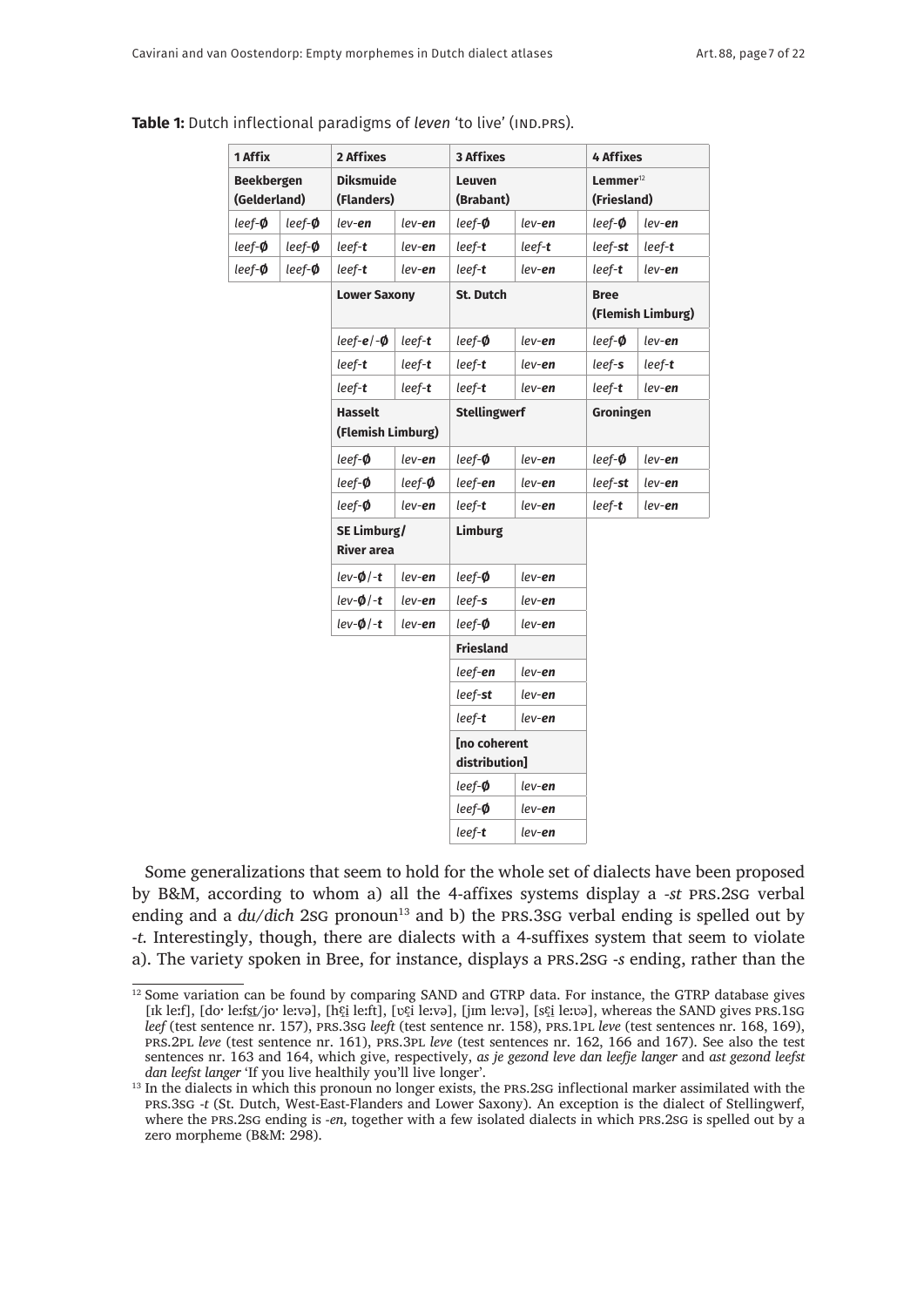expected -*st*. Similarly, there are dialects, such as the 3-affixes ones spoken in Limburg and the majority (12 out of 17) of the ones spoken in South-East Limburg and in the River area, in which the prs.3sg affix is -Ø, contradicting b).

As shown by Goeman (1999), many Dutch dialects show an optional process of word final *t*-deletion, which is particularly productive in the Betuwe region.<sup>14</sup> This process is conditioned by the morphological category of the relevant form, as -*t* deletes more frequently along the following scale: (regular)  $SUP \le N \le PST.PTCP \le PRS.3SG \le PRS.2SG$ < pst.15 Together with the presence of the *du*/*dich* 2sg pronoun, which otherwise occurs only in varieties displaying the *-st* prs.2sg inflectional ending, the morphological properties of *t*-deletion suggest that what surfaces in Bree as -*s* might underlyingly be -*st*. 16 In other words, the 3-ways distinction in the verbal paradigm of Limburg dialects (prs.1,3sg  $\Rightarrow$  -Ø, PRS.2sG  $\Rightarrow$  -s, PRS.1,2,3PL  $\Rightarrow$  -en) derives from an underlying 4-way distinction  $(\text{PRS}.1\text{SG} \Rightarrow \text{-Q}, \text{PRS}.2\text{SG} \Rightarrow \text{-st}, \text{PRS}.3\text{SG} \Rightarrow \text{-t}, \text{PRS}.1, 2, 3\text{PL} \Rightarrow \text{-en})$  by means of word-final *-t* deletion. The -*st* ⇔ *du*/*dich* correlation, thus, can be maintained. Furthermore, note that the varieties displaying an *-s* prs.2sg inflectional ending show a "preference for applying *t*-deletion" (B&M fn 21), and are geographically adjacent to the ones displaying *-st*.

The properties of *t*-deletion can also provide some support for the generalization according to which the prs.3sg marker is *-t* in the whole Dutch-speaking area (B&M; see also Aalberse & Don 2009). Indeed, if we extend the -*t* deletion account to the varieties showing only the -Ø ending, such as the Beekbergen and Limburg dialects referred to above, the prs.3sg ⇒ -*t* generalization holds without exceptions (notice that the dialect of Beekbergen is spoken in a "strong *t*-deletion area"; B&M: fn 22). The 3sg ending of these dialects, thus, can be considered a morpheme whose underlying phonological content does not make it to the surface. We conclude, then, that together with the prs.2sg *-st* ending, the prs.3sg ending of the dialects just mentioned represents an instance of a *phonetically* empty morpheme: there is some morphosyntactic content that is spelled out by a phonological exponent – *-t* – that receives no phonetic interpretation. This is represented in (2). As shown, the verbal root is underlyingly followed by the expected markers (*-st* and *-t*), whose coronal stop, though, lacks the pronunciation relation:

| (2) |                                          |       | PRS.2SG PRS.3SG |
|-----|------------------------------------------|-------|-----------------|
|     |                                          |       |                 |
|     | phonological representation $\downarrow$ |       |                 |
|     |                                          |       |                 |
|     | phonetic interpretation                  | l s l |                 |

Besides the optionality of *t*-deletion, the presence of -*t* in the underlying representation of the relevant endings is betrayed by the activation of progressive voicing assimilation:

(3) kom-t van come-prs.3sg from '(s/he) comes from' [ˈkom**p f**an] [ˈkom **f**an]

<sup>&</sup>lt;sup>14</sup> This change starts in the Middle Ages and spreads within the Dutch speaking area as a consequence of dialect contact (internal short and long distance migrations; Goeman 1999: 196).

<sup>15</sup> Other conditioning factors are frequency and the phonological properties of -*t* context (Goeman 1999: 199). <sup>16</sup> The fact that *-t* is retained in the PRS.3sG ending of these varieties is in line with the "PRS.3sG. < PRS.2sG" chunk of implicational hierarchy given above. However, note that, as pointed out by a reviewer, prs.2sg *-t* is most likely an innovation, resulting from a reanalysis of the first segment of the 2sg pronoun *tu* following the verbal ending *-s* as belonging to the agreement morpheme. It is thus not clear whether Bree dialect had -*st* and then *t*-deletion, or whether it never had -*st*.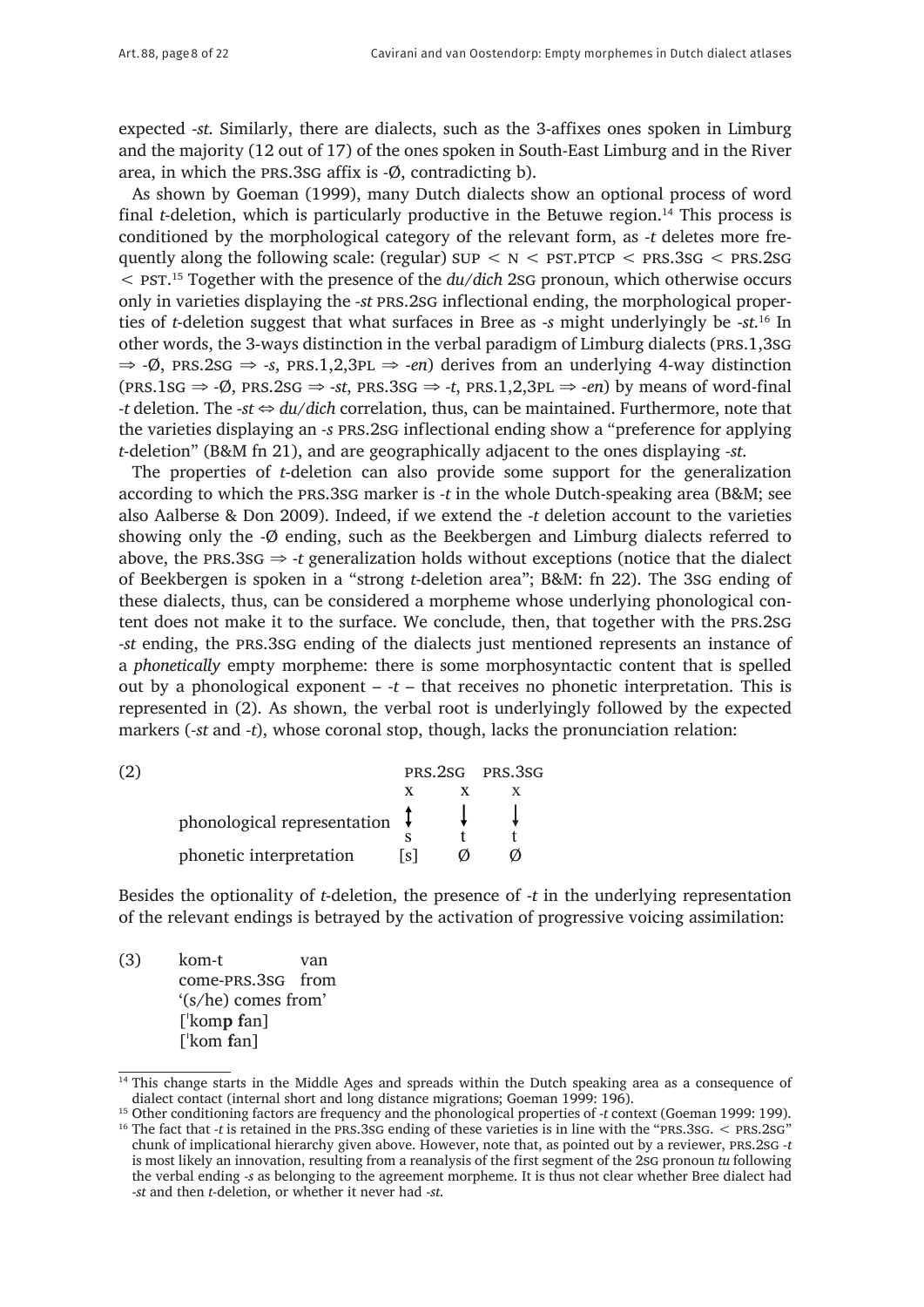As shown in (3), the word-initial fricative of the preposition  $-$  /van/  $-$  gets devoiced  $[fan] - even if the preceding verbal form - [kom] - does not overly end in a voiceless$ consonant. It is interesting to note that, in the 19th century, dialects showing a particularly productive *t*-deletion process, such as the ones spoken in Betuwe, displayed compensatory lengthening (Goeman 2007: 73):

| (4) | lo:p-en       | hei lo:p-t             |
|-----|---------------|------------------------|
|     | walk-INF      | he walk-PRS.3SG        |
|     | 'to walk'     | 'he walks'             |
|     | $[$ lopə]     | [hei']                 |
|     | gelo:v-en     | hei gelo:v-t           |
|     | believe-INF   | he believe-PRS.3SG     |
|     | 'to believe'  | 'he believes'          |
|     | $[$ glovə $]$ | $[hei \text{ 'gl5f}!]$ |
|     |               |                        |

In the forms given in (4), the length of the word-final consonant of the prs.3sg forms can be argued to result from a process of progressive place/manner assimilation (similarly to what happens in the forms in (1)):  $/p-t$  > [p:] and /v-t/ > [f:]. The processes in (3) and (4) are shown in (5), where progressive assimilation of  $/t$  voicelessness (5a) and compensatory lengthening of /p/ (5b) are represented by the rightward arrow. Letting aside the details of the assimilation process (see Cavirani & van Oostendorp 2017 for a proposal in terms of voicing licensing), note that, despite it being silent (i.e. lack of the pronunciation relation), *-t* is still part of the phonological representation, and is thus allowed to interact with adjacent segments. In (5a), it 'suppresses' /v/ voicing, which hence surfaces as [f]. In (5b), it is still projected by its skeletal slot, which is though spelled-out by the preceding /p/.

(5) a. Progressive assimilation  $\frac{x}{x}$  $\mathbf{X}$  $\downarrow$  $\ddagger$  $t \cdots \rightarrow v$  $\emptyset$  [f] b. Compensatory lengthening  $\mathbf X$   $\qquad \quad \mathbf X$  $\mathbf t$  $p \rightarrow$  $[p \quad i]$ 

Besides the prs.3sg and prs.2sg ending, the prs.1sg inflectional marker also shows interesting properties. Even if there is no trace of the marker itself in the acoustic signal, the phonological behavior of adjacent segments suggests that this inflectional marker is actually equipped with some phonological content. This is supported by the observation that the 1sg inflectional marker can prevent word-final devoicing to apply: whereas word-final devoicing applies systematically throughout the whole Dutch speaking area, if we focus on prs.1sg forms and their diatopic distribution in the SAND, MAND and GTRP atlases, many exceptions can be found (van Marle & Zonneveld 1980; Zonneveld 1982; Goeman 1999; 2007; van Oostendorp 2005; Cavirani & Van Oostendorp 2017). An example of this exceptional behaviour is represented by the dialect of Tilligte, in which word-final fricatives resist devoicing only when (following long vowels and) occurring root-finally in prs.1sg verbs.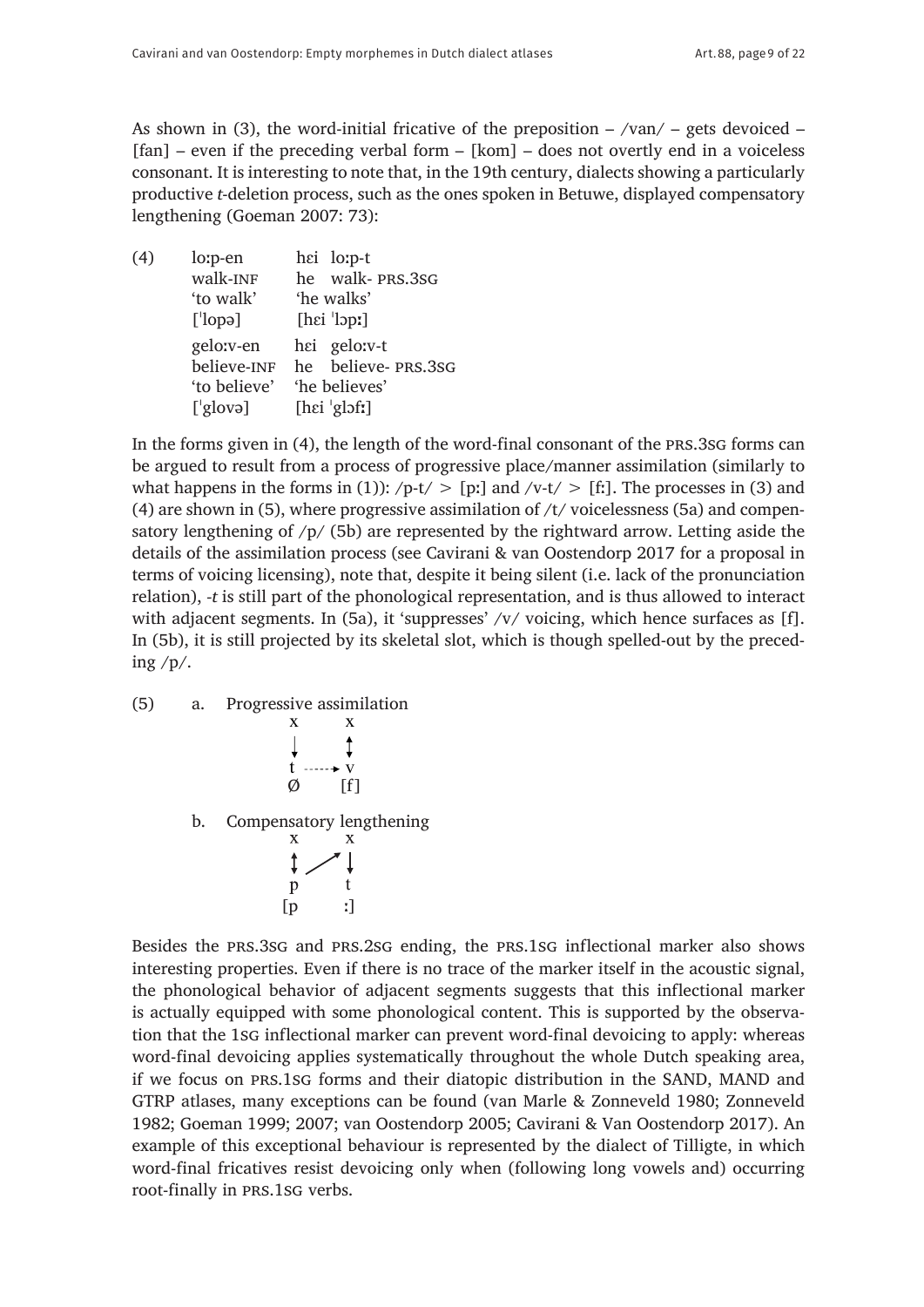(6)  $\gamma$ eløːv  $\gamma$ eløːv-Ø faith.sg believe- prs.1sg 'faith' 'I believe' [ɣeløː**f**] [ɣeløː**v**] veløːv-en veløːv-en faith-PL believe- PRS.3PL<br>
'faiths' 'we believe' 'we believe' [ɣelø**v**ən] [ɣelø**v**ən]

Apparently, when we look at the forms for 'faith' and 'I believe', nothing follows the root-final segment. However, whereas the former undergoes devoicing – [ɣeløːf] -, the latter keeps its underlying voicing specification  $-$  [yeløːv]. Given that devoicing applies regularly in wordfinal position also in this variety, we are lead to conclude that the fricative of the prs.1sg form does not really occupy the word-final position, and that it is indeed followed by a *phonetically* empty PRS.1sG ending that, as in the case of those for PRS.3sG and PRS.2sG, is equipped with morphosyntactic and phonological content. The prs.1sg marker of the Tilligte dialect would thus be represented as in (7a), where it is compared with a fully pronounced prs.1sg marker (7b) (see Cavirani & van Oostendorp 2017: 114 for further discussion):

(7) a. phonetically empty prs.1sg x  $\downarrow$ ə  $\emptyset$ b. fully pronounced prs.1sg x  $\ddagger$ ə [ə]

Something similar can be observed in the Stellingwerven dialect (Eastern Friesland), in which, besides to fricatives (preceded by a long vowel), devoicing optionally applies to coronal stops only when they occur in the *apparently* word-final position of prs.1sg verbs:

| (8) | ig bat ok n kuor         | hej də hu: al<br>- OD                      |
|-----|--------------------------|--------------------------------------------|
|     | ig bad ok $\eta$ kuər    | *h $\epsilon$ j də hu: <b>d</b> al<br>- OD |
|     | I bet also one time      | have the hat already on                    |
|     | 'I also make one offer.' | 'Are you already wearing your hat?'        |

As shown in (8), whereas devoicing obligatorily applies to the word-final coronal segment of nouns – /huːd/ > [huːt ] 'hat' -, it is not obligatory in PRS.1sG verbs – /b $\Delta$ d/ > [bʌt/bʌd] 'I bet'. We conclude that the prs.1sg marker in the Stellingwerven dialect is represented as in (7a).<sup>17</sup> PRS.1sG-final stops resist devoicing also in Limburg and South-Brabant dialects. As for the former, Goossens (1977) reports forms such as *ix heb* 'I have', where the bilabial stop keeps its underlying voicing specification (cfr. *hebben* 'to have'). As for South-Brabant dialects, see for instance De Vriendt & Goyvaerts (1989), who report the case of the Brussels dialect, where velar stops resist devoicing (when following a nasal

<sup>&</sup>lt;sup>17</sup> The fact that (the resistance to) devoicing is optional, could be due to an ongoing process turning a *phonetically* empty prs.1sg marker into a *phonologically* empty one, which cannot protect from devoicing any longer.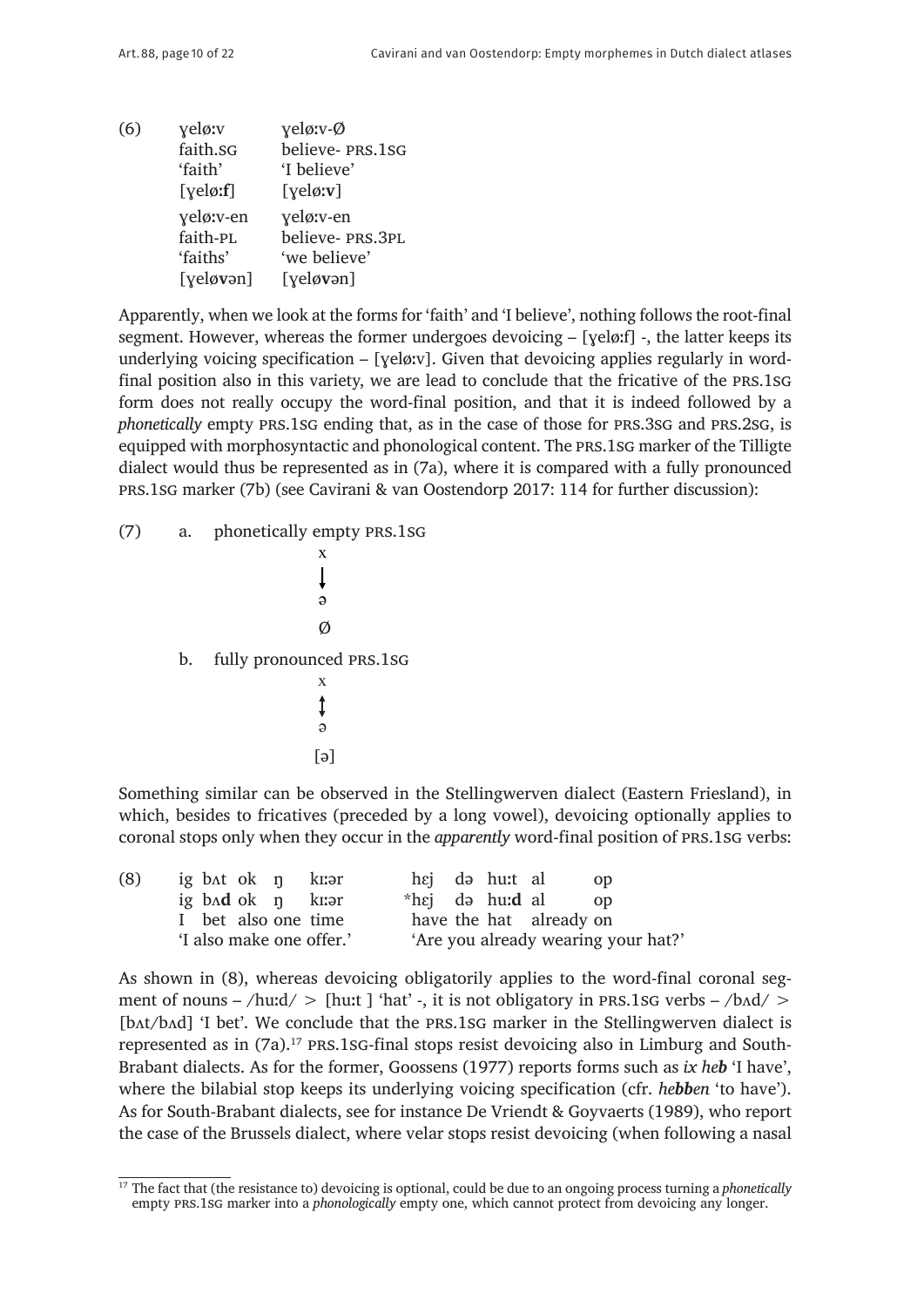segment), as in *ik bring* 'I bring' (cfr. *brengen* 'to bring'). More recently, Van Oostendorp (2005) proposes that the root-final velar stop does not belong to the underlying representation, which should actually end with a velar nasal. The stop, thus, would result from a process of epenthesis that applies in word-final position. Crucially, *k*-epenthesis applies only to singular nouns (/puliŋ/ 'eel' > [puliŋk]), and not to prs.1sg verbs (/ik ziŋ-Ø/ 'I  $sing' > [ik sin]$ , no matter if the velar nasal is not followed by any audible segment in both cases:

(9) puliŋ ik ziŋ-Ø eel I sing- prs.1sg 'eel' 'I sing' [puli**ŋk**] [ik si**ŋ**] puliŋ-en wej ziŋ-en eel-PL we sing- PRS.3PL<br>
'eels' 'we sing' 'we sing' [puli**ŋ**ə] [wej si**ŋ**ə]

The facts in (9) are represented in (10), which shows the contrast between the phonologically empty noun marker and the phonetically empty prs.1sg marker. As discussed above, only the latter triggers *k*-epenthesis. We argue that this is due to the fact that the velar nasal is a complex segment, which need to be licensed by a following non-empty nucleus, as the prs.1sg marker in (10b). Since noun markers are apparently phonologically empty, they cannot license such a complex structure, which needs to be supported by two skeletal positions. This is represented in (10a) as the spreading to and pronunciation by a following skeletal slot of nasal's velarity, symbolized by *k* (see Ulfsbjorninn & Larouchi 2016 for similar ideas).

| (10) | a. | k-epenthesis       |             |  |
|------|----|--------------------|-------------|--|
|      |    | $\mathbf X$        | X           |  |
|      |    | Î                  |             |  |
|      |    | $\eta$ --- $k$     |             |  |
|      |    | [ŋ                 | k]          |  |
|      | b. | no $k$ -epenthesis |             |  |
|      |    | $\mathbf X$        | $\mathbf X$ |  |
|      |    | Î                  |             |  |
|      |    | ŋ                  | ə           |  |
|      |    | $[\eta]$           |             |  |

In the same dialect, voiced coronal stops undergo a process of intervocalic weakening – *bieden* 'to offer' > *biejen* -, which applies also in 1sg, no matter if no audible vocalic segment follows the stop – *ik biej* (\**ik biet*). As shown in (11), the prs.1sg of 'to dress', which shows *d*-weakening – [klej] -, contrasts with prs.3sg, which instead showsfinal devoicing – [klɪt]:

| (11) | ik kle:d-Ø<br>ma       | a kle:d-t<br>əm          |
|------|------------------------|--------------------------|
|      | I dress-PRS.1SG myself | he dress-PRS.3sG himself |
|      | 'I dress myself.'      | 'he dresses himself.'    |
|      | [ik klej ma]           | [a klit əm]              |

As in the case of the dialects of Stellingwerf and Tilligte, the presence of a vocalic prs.1sg ending can be thus argued for despite its phonetic absence (as in (7a)).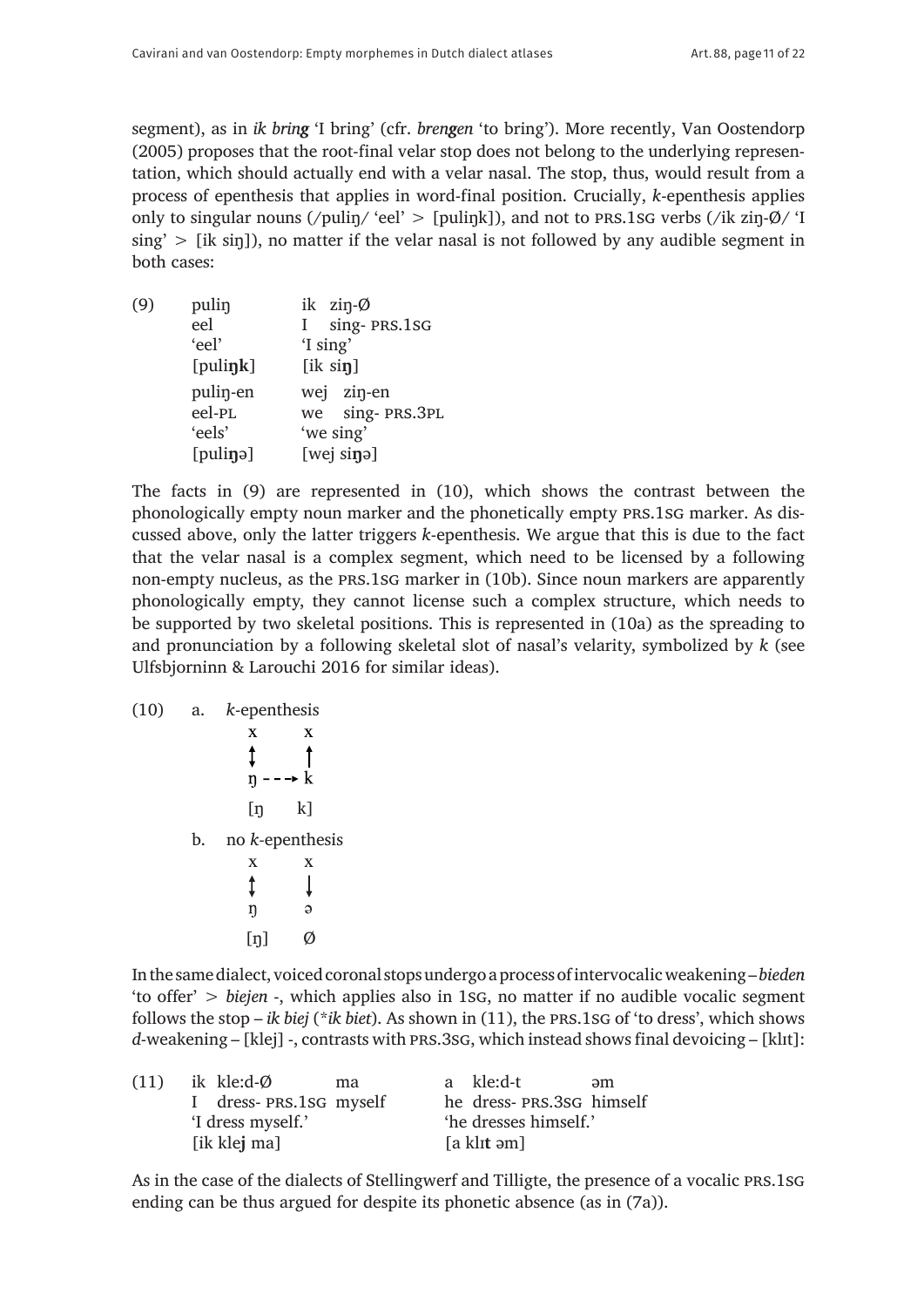In Standard Dutch, word-final devoicing applies systematically to all the forms displaying the right structural description, prs.1sg verbs included (e.g. *ik schaad* 'I damage' > [Ik sxat]). PRS.1SG verbs, though, display another interesting property. Whereas wordfinal nasals can be deleted when they occur after  $\sqrt{a}$  in prepositions, adjectives, nouns and infinitival endings, they resist deletion when they represent the root-final segment of prs.1sg forms (Zonneveld 1982; van Hout & van de Velde 2000):

| (12) | Preposition   | Adjective | Noun            | Infinitive        | PRS.1SG         |
|------|---------------|-----------|-----------------|-------------------|-----------------|
|      | tegen         | open      | teken           | teken-en          | ik teken        |
|      | against       | open      | sign            | draw-INF          | I draw          |
|      | 'against'     | 'open'    | 'sign'          | 'to draw'         | 'I draw'        |
|      | $[$ teyən $]$ | [open]    | [tekan]         | [tekənən]         | $[ik$ tekən $]$ |
|      | $[te$ və $]$  | [opa]     | [tek <b>ə</b> ] | [tekən <b>ə</b> ] | $*$ [ik tekə]   |

In Standard Dutch, too, the prs.1sg ending seems to be endowed with some minimal amount of phonological content that prevents root-final segment from occurring in wordfinal position, in spite of its phonetic emptiness. As a consequence, the nasal cannot be unpronunced (see Cavirani & van Oostendorp 2017 for a formalization of the various degrees of phonological emptiness and the related phonological activity).

#### *2.3 Adjectival concord*

When occurring in predicative constructions, Dutch adjectives show no inflectional ending. When used attributively, though, they agree with the noun phrase they modify.

In Standard Dutch, we can identify two inflectional ending, -/ə/ and -Ø, which are selected according to the semantic, syntactic and phonological properties of the relevant noun phrase (Broekhuis 2014). When adjectives modify common gender nouns (i.e. *de*words, as in (13a)), they always get the -/ə/ ending, no matter if the noun is singular or plural, definite or indefinite. The (in)definiteness parameter matters, though, if the noun is neuter (i.e. a *het*-word, as in (13b)), for if indefinite and singular, adjectives take the -Ø ending:

| (13) |    | a. de oud <b>a</b> stoel<br>the old chair<br>'the old chair' | de oud <del>a</del> stoelen<br>the old chairs<br>'the old chairs' |  |
|------|----|--------------------------------------------------------------|-------------------------------------------------------------------|--|
|      |    | een ouda stoel<br>an old chair'<br>'an old chair'            | ouda stoelen<br>old chairs'<br>'old chairs'                       |  |
|      | b. | het ouda boek<br>the old book<br>'the old book'              | de oud <del>o</del> boeken<br>the old books<br>'the old books'    |  |
|      |    | een oud-Ø boek<br>an old book<br>'an old book'               | ouda boeken<br>old books<br>'old books'                           |  |

Beside these syntactic restrictions, the selection of the inflectional ending is conditioned by phonological constraints.18 This is shown in (14), where the syntactic conditions would require *-*/ə/ to appear on both the adjectives preceding the nouns:

<sup>&</sup>lt;sup>18</sup> There seems to be some semantic restriction as well. For instance, -/ə/ alternates with -Ø when the adjective is combined with singular nouns denoting persons (*een wijs*-*Ø*/-*ə man* 'a wise man'), leading to two different readings. Furthermore, -Ø is selected also when the adjective denotes a material (usually, these adjectives end in -/ən/ and can hence be given a phonological explanation (see below), which, however,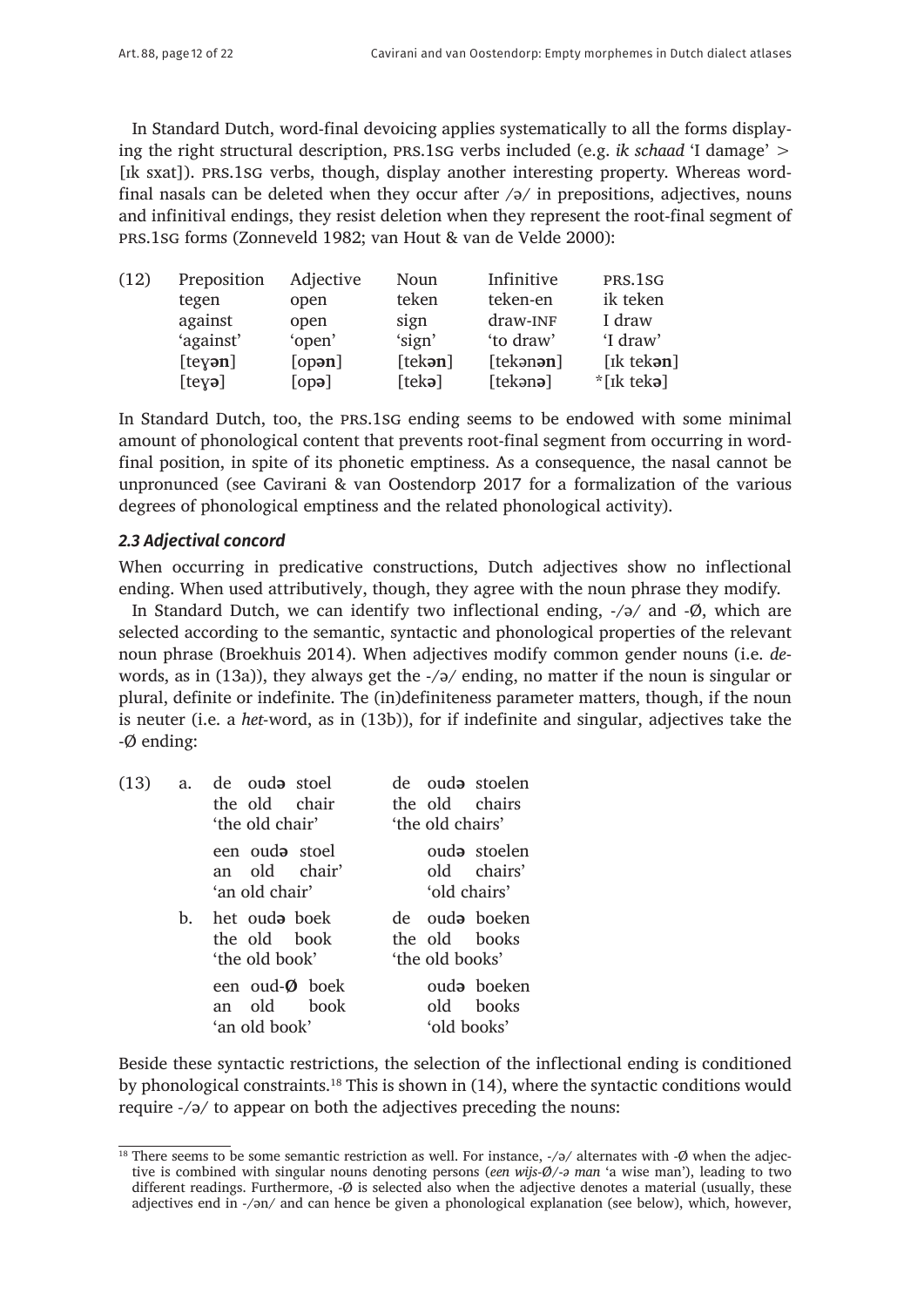(14) de oud**ə** kaki-**Ø** broek the old khaki trousers 'the old khaki trousers' de blauw**ə** open-**Ø** deur the blue open door 'the blue open door'

The relevant phonological factors conditioning the apparent failure of agreement on the rightmost adjectives in (14) concern the root-final segment, as the -/ə/ ending is absent when adjectives end in the long vowels  $\langle a/$ ,  $\langle 0/$ ,  $\langle i/$ , or in  $\langle a/$  and  $\langle a/$ .<sup>19</sup>

- (15) /a/ een prima-**Ø** opmerking an excellent remark 'an excellent remark'
	- /o/ een albino-**Ø** muis an albino mouse 'an albino mouse'
	- /i/ de kaki-**Ø** broek the khaki trousers 'the khaki trousers'
	- /ə/ de beige-**Ø** stoel the beige chair 'the beige chair'
	- /ən/ de dronken-**Ø** soldaat the drunken soldier 'the drunken soldier'

The difference between  $\frac{a}{\sqrt{c}}$  and  $\frac{b}{\sqrt{c}}$ , and  $\frac{e}{\sqrt{y}}$  and  $\frac{u}{v}$  is arguably due to the prosodic structure of the words containing them: whereas the forms ending in /e/, /y/ and /u/ are stress-final, the ones ending in /a/, /o/ and /i/ are paroxitones. The  $-\frac{1}{9}$  ending thus only appears if the stem-final vowel is stressed.

Let us stress here that, by allowing for phonological structure not to necessarily reach the phonetic surface, we could think of the spell-out generalization in (16) as exceptionless:

- (16) a.  $[+N][+INDF][+SG] \Rightarrow \text{adjective} + -\emptyset$ 
	- b. otherwise: adjective  $+$  -/ $\partial$ /

When *syntactically* licensed, the -/ə/ ending undergoes Vocabulary Insertion. Its pronunciation, though, is phonology's business: if *phonologically* licensed, it gets phonetically interpreted, otherwise it stays silent. More precisely, assuming that a) roots universally end in a nucleus (represented by 'V'; Lowenstamm 1996; 2008) and b) -/ə/ is a floating vowel, we derive the fact that this ending can only be pronounced if licensed by a nuclear position, namely if it can land on the empty nucleus following a root-final consonant (including the glide of forms such as *vrij*- 'free'). This is shown in (17), where the failure of /ə/ integration in the phonological structure is represented by the barred line in (17a).

would not hold for an adjective such as *plastic-*Ø 'plastic'. Note that if the orthographic form of this adjective is *plastiek*, it tends to take -/ən/). Apart from these restrictions, there seem to be a bunch of loan words that do not take *-e* (*aluminium*, *privé*, *gratis*, etc.). These rather marginal data cannot be given a straightforward analysis in the proposed theory.

<sup>&</sup>lt;sup>19</sup> When it ends in the long /e/, /y/ and /u/, an intervocalic glide is epenthesized between the root and -/ə/; this can be orthographically represented by *-ë* [-jə]. Beside the set of long vowels in (15) -/ə/ appears also after adjectives ending in a diphthong: *een vrij*-/ə/ *stoel* 'a free chair'.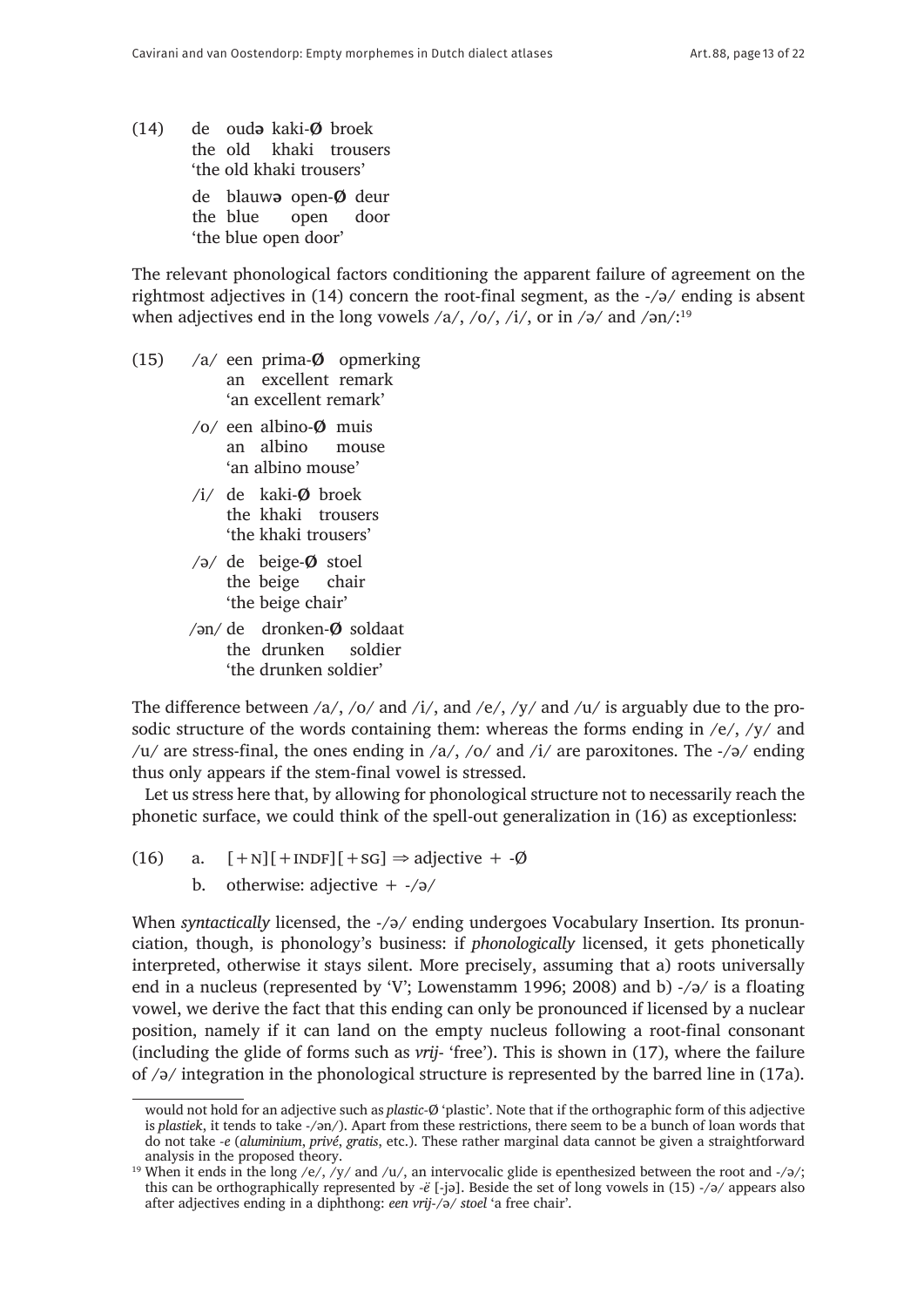This contrast with (17b), where  $\sqrt{9}$  docks on the word-final empty V and is therefore integrated in the phonological structure and pronounced.

(17) a. kaki 'kaki'  
\nC V C V C V  
\n| 
$$
\downarrow
$$
 |  $\uparrow$   $\uparrow$   $\uparrow$   $\uparrow$   $\uparrow$   $\uparrow$   $\uparrow$   $\uparrow$   $\uparrow$   $\uparrow$   $\uparrow$   $\uparrow$   $\uparrow$   $\uparrow$   $\uparrow$   $\uparrow$   $\uparrow$   $\uparrow$   $\uparrow$   $\uparrow$   $\uparrow$   $\uparrow$   $\uparrow$   $\uparrow$   $\uparrow$   $\uparrow$   $\uparrow$   $\uparrow$   $\uparrow$   $\uparrow$   $\uparrow$   $\uparrow$   $\uparrow$   $\uparrow$   $\uparrow$   $\uparrow$   $\uparrow$   $\uparrow$   $\uparrow$   $\uparrow$   $\uparrow$   $\uparrow$   $\uparrow$   $\uparrow$   $\uparrow$   $\uparrow$   $\uparrow$   $\uparrow$   $\uparrow$   $\uparrow$   $\uparrow$   $\uparrow$   $\uparrow$   $\uparrow$   $\uparrow$   $\uparrow$   $\uparrow$   $\uparrow$   $\uparrow$   $\uparrow$   $\uparrow$   $\uparrow$   $\uparrow$   $\uparrow$   $\uparrow$   $\uparrow$   $\uparrow$   $\uparrow$   $\uparrow$   $\uparrow$   $\uparrow$   $\uparrow$   $\uparrow$   $\uparrow$   $\uparrow$   $\uparrow$   $\uparrow$   $\uparrow$   $\uparrow$   $\uparrow$   $\uparrow$   $\uparrow$   $\uparrow$   $\uparrow$   $\uparrow$   $\uparrow$   $\uparrow$   $\uparrow$   $\uparrow$   $\uparrow$   $\uparrow$   $\$ 

(17a) thus represents a case of *apparently* zero morpheme. Abiding by the Vocabulary Insertion rule given in  $(16)$ ,  $/9/$  enters the derivation, but it fails to be integrated in the structure and gets no phonetic interpretation. Note that this is slightly different from the cases of phonetic emptiness discussed in section 2.2, represented as in (7a). In those cases, the phonological element  $-\sqrt{2}$  – is integrated in/part of the phonological structure, i.e. it displays the projection relation. What makes it phonetically empty is the absence of the pronunciation relation. In contrast, in (17a), the schwa has no projection relation (by virtue of it being a floating element), and cannot be pronounced by the word-final empty V, as the latter is already pronouncing the root-final  $/i/$ . As a consequence, the schwa keeps on floating. We maintain that a similar analysis holds for adjectives ending in -/ən/ (e.g. *opən* 'open'). As discussed above, the root final nasal of adjectives can be left unpronounced (see ex. (12)). We argued that this does not happen to prs.1sg verbs because the latter are followed by a phonetically empty morpheme (7a). Given what we have just said about adjective concord (e.g. (16)), the question is then how is it possible that there is nasal deletion in this case, while we would expect there to be a schwa that expresses the agreement relation. Put differently, how do the representations of the verbal form and the attributive adjective differ? Building on the hypothesis that the "ideal" Dutch word consist of exactly one trochaic foot (Kooij & van Oostendorp 2003), and on the observation reported above that -/ə/ only appears if the stem-final vowel is stressed, we argue that the floating /ə/ of attributive adjectives fails in being integrated in the word-final empty V slot of /opənV/ because that would create an illicit metrical structure (a dactyl). In other words, a constraint on the metrical structure would make the word-final empty V unavailable to host the floating  $\sqrt{a}$ , which would keep on floating (as in (17a)). As a consequence, the nasal occurs in word-final position and it can be left unpronounced. This would not happen in prs.1sg verbs, as in this case  $/9$  is not a floating element: as shown in (7a), it comes with its skeletal slot. This means that, when it enters the derivation at Lexical Insertion, /ə/ is already integrated in the phonological representation: it displays the projection relation, which cannot be deleted by the metrical constraint favoring trochaic feet.<sup>20</sup> Thus, despite being unpronounced (no pronunciation relation), the prs.1sg marker prevents /n/ from occurring in word-final position. As a consequence, the latter cannot be left unpronounced.

Moving south to the Dutch-speaking Belgium, the set of adjectival inflectional endings becomes much richer. Taeldeman (1980) identifies four inflectional endings: -/ən/<sub>м</sub>, -/ə/<sub>ғ</sub>,  $-\varnothing_{N}$  and  $-\sqrt{2}/p_{N}$ . However, even if adjectives agreeing with neuter nouns systematically display

<sup>&</sup>lt;sup>20</sup> This follows from the Consistency of Exponence hypothesis (McCarthy & Prince 1994): "Gen can neither insert nor delete lexical material, hence it simply cannot change projection lines, but it can freely manipulate pronunciation lines" (Van Oostendorp 2008: 137).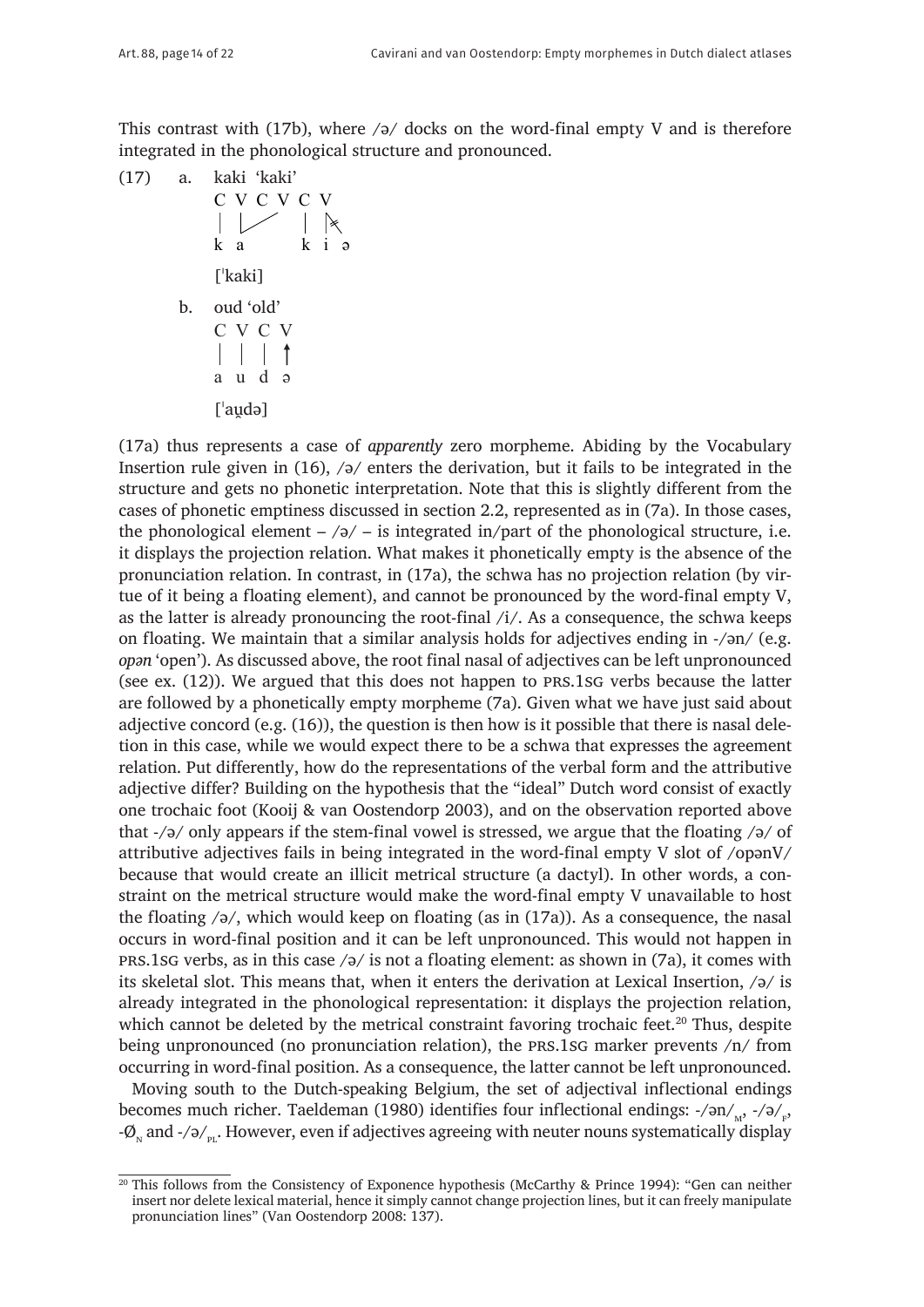the -Ø ending, "synchronically […] there remain indications of a historical -*ə*" (Taeldeman 1980: 225 fn. 3). For instance, in Flanders and in the northern half of Antwerp, adjectives ending in a long vowel followed by /d/ show no ending when occurring in predicative constructions. As a consequence, the voiced coronal undergoes devoicing:  $/d$  > [t]. When occurring in attributive constructions, no ending apparently follows the root-final consonant either. However, rather than undergoing devoicing, the coronal consonant turns into a glide:

| (18) | hij is kwaa[t] | een kwaa[j] wijf |  |  |
|------|----------------|------------------|--|--|
|      | he is angry    | an angry woman   |  |  |
|      | 'he is angry'  | 'an angry woman' |  |  |
|      | het is $ou[t]$ | $ou[w]$ bier     |  |  |
|      | it is old      | stale beer       |  |  |
|      | 'it is old'    | 'stale beer'     |  |  |

As in the case of the prs.1sg ending in Brussels Dutch (see (11)), the root-final coronal behaves as if it were intervocalic, as shown by the fact that the root-final /d/ shows the same behavior in masculine, feminine and plural adjectives, as well as in infinitives and comparatives, whose inflectional endings display an audible vowel:

| (19) |        | $\text{do[}j]\text{-}\emptyset$ $\text{do[}j]\text{-}\mathsf{an}$ $\text{do[}j]\text{-}\mathsf{a}$ |                    | $la[i]$ -ən roo $[i]$ -ər |            |
|------|--------|----------------------------------------------------------------------------------------------------|--------------------|---------------------------|------------|
|      | dead-N | dead-M                                                                                             | dead-F/PL load-INF |                           | red-COMP   |
|      | 'dead' | dead'                                                                                              | 'dead'             | 'to load'                 | 'more red' |

We take these facts as evidence of  $-\phi_{N}$  actually being a vocalic ending, crucially different from the (absence of any) ending in predicatively used neuter adjectives. This is represented in (20), where the representations are given of 'dead' in predicative position (20a) and of 'dead' agreeing with  $N(20b)$  and  $F/PL(20c)$  nouns in attributive position.

(20) a. 'dead' Pred

C V C V C V d o d [doː**t**] b. 'deadn' Attr C V C V C V d o d ə [doː**j**] c. 'deadf/pl' Attr C V C V C V d o d ə [doː**j**ə]

Turbidity Theory allows for the formalization of the difference between the forms in (20): at Vocabulary Insertion, when 'dead' occurs in predicative position, no segment is inserted, and the word-final nucleus stays *phonologically* and *phonetically* empty. As a con-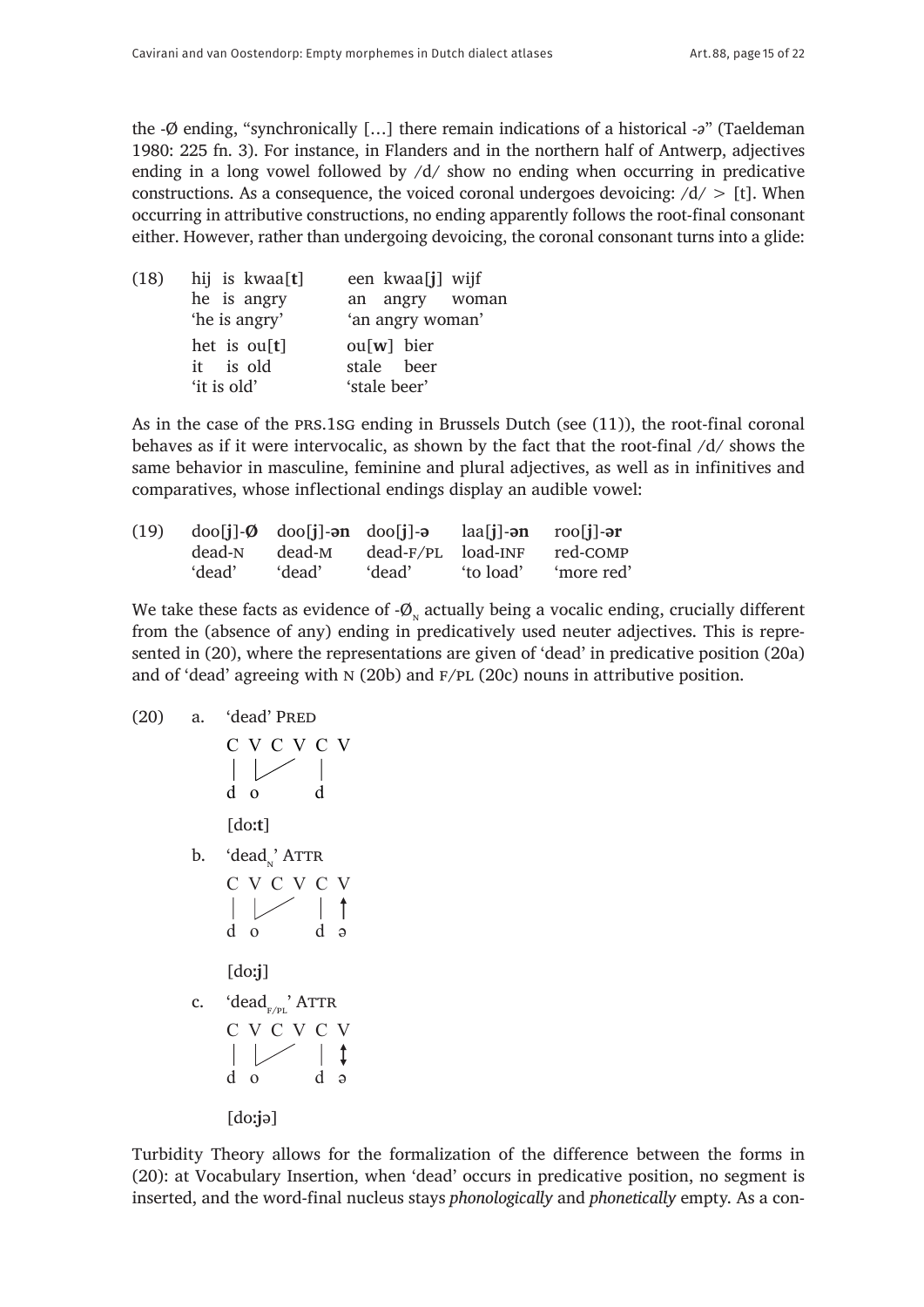sequence, the root-final stop gets devoiced. When 'dead' occurs in attributive position and agrees with a N noun, a floating  $\sqrt{2}$  is inserted and integrated in the word-final empty nucleus. By virtue of it being integrated in the phonological structure, the phonological process of intervocalic weakening can apply to the root-final stop, which turns into a glide. However, since it lacks the pronunciation relation, /ə/ does not make it to the phonetic modules and is thus inaudible. If the attributive 'dead' agrees with a F/PL noun, though, /ə/ enjoys both a projection and a pronunciation relation. As a consequence, it triggers intervocalic weakening and is audible. $21$ 

A similar approach also holds for the Limburg dialects data shown below. In these dialects, feminine, plural and neuter attributive adjectives all lack the schwa ending. Nevertheless, feminine and plural adjectives contrast with neuter adjectives (Van Oostendorp 2005; Hermans 2009). Given the absence of any ending, the contrast needs to be expressed in another way: the tonal profile. As shown in (21), whereas neuter adjectives display Accent 1, feminine, schwa-less adjectives display Accent 2, namely the same tonal profile of masculine adjectives, which crucially end in schwa<sup>22</sup>:

| (21) | Accent 2           | Accent 1                    |        |
|------|--------------------|-----------------------------|--------|
|      | w <b>íí</b> s      | $w$ <b>i</b> s- $\emptyset$ | wîiz-ə |
|      | wise. <sub>N</sub> | wise-F                      | wise-M |
|      | 'wise'             | 'wise'                      | 'wise' |

Interestingly, the same tonal contrast can be observed in feminine adjectives when occurring in predicative *vs* attributive position: *gríís* 'grey.pred' *vs gríìs* 'grey.attr.f'. According to Hermans (2009: 363), "the forms where the accent alternates […] are morphologically complex [and] have lost an old schwa". Note that "this morphological bifurcation occurs in all major categories. In adjectives, the empty morpheme presumably marks the feminine gender in attributive position, because in this position all adjective have Accent1, provided their stem ends in a voiced consonant. In verbs, the empty vowel presumably marks the present tense in strong verbs, because all strong verbs have Accent1 in the present tense, provided, of course, their stem ends in a voiced consonant and no other overt suffix follows. Finally, in nouns it denotes class membership."

Limburg dialects, thus, can be argued to resort to a (set of) phonologically empty vocalic morpheme(s), etymologically corresponding to /ə/, and representationally similar to the ones given in (20b).

## **3 Phonological emptiness is irrelevant for morphosyntax**

As we pointed out in section 1, there is quite some morphosyntactic literature about zero inflection, which suffers from the problem that it assumes that certain forms have no inflectional ending, simply because there is no audible exponent. When the presence of a zero morpheme is instead argued for, phonetic silence is usually equated to phonological emptiness. However, as discussed in the previous section, the absence of an audible signal does not mean that there is no phonological material. In fact, behind the 'monolithic' concept of zero morpheme, phonological objects of various nature and degrees of complexity can be found. In this paper, we suggested that, by closely inspecting the representational nature of zero morphemes – e.g. non-integrated floating  $\sqrt{2}$  (17a), empty V slots (20a),

<sup>&</sup>lt;sup>21</sup> The representation of the segment preceding  $/$  in (20) and (17) should be understood as enjoying both the projection and the pronunciation relation. Since they were not crucial for the argument, the arrows representing these relations have not been included to keep the representations as simple as possible.

<sup>&</sup>lt;sup>22</sup> Phonetically, the pitch change is realized relatively early in the stressed syllable in Accent 1, whereas, in Accent 2, the change is realized much later and can show up in the post-stress syllable (Hinskens & Taeldeman 2013: 339).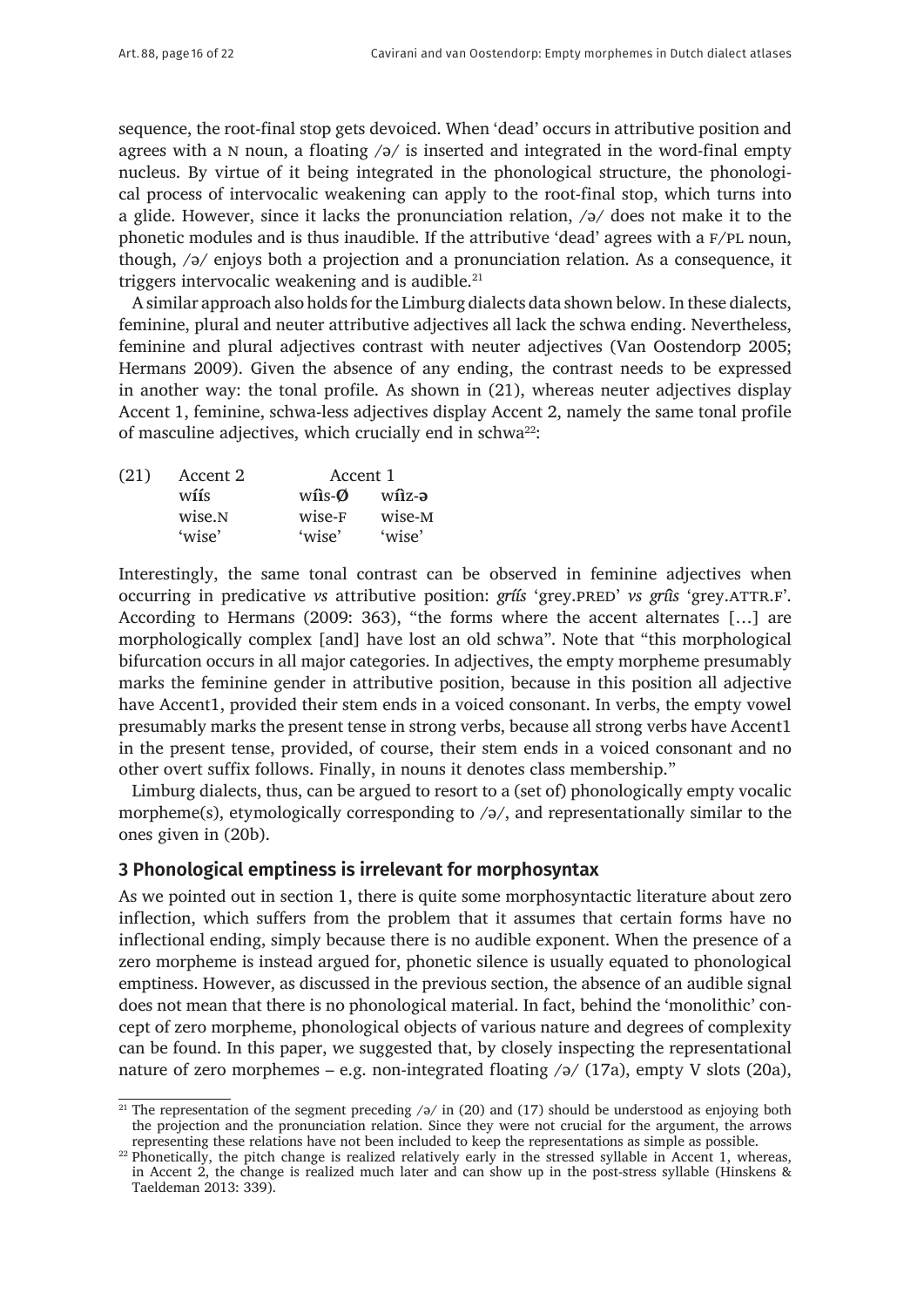$\sqrt{a^2-1}$  = 4.5 (17b) – and introducing a Turbidity Theory kind of computation – e.g. projection ((7a), (20b)) *vs* projection & pronunciation relation ((7b), (20c)) -, a substantial amount of the variation burden can be shifted from the morphosyntactic to the phonological component and its interface with phonetics.

As for the upper phonology interface, syntax is known to be usually insensitive to phonological material (there are no syntactic rules that refer to labiality or to voiced consonants). How does emptiness fit this picture? Are empty phonological objects any different from filled ones?

Scheer (2011), after careful consideration of all possible counterexamples to the socalled phonology-free syntax hypothesis, such as heavy NP shift, points out that these always seem to involve phonological weight: it is the size of phonological constituents that seems to matter. He proposes (see also Scheer 2012) that syntax and phonology share a skeletal tier, on which size is measured, but that they do not see each other's featural content. Van Oostendorp, Putnam and Smith (2016) point out that this relation is indeed mutual, and that phonology also only sees syntactic structure (mostly edges of constituent structure), and no syntactic features.

Given these observations, however, we do not expect empty elements to be any different at all from filled elements. There is no specific reason why an element with no features should show a different morphosyntactic behaviour from other elements. There is no specific reason why the skeletal slots should behave any differently in the syntax if they have no features, and we have seen that they do not. In this sense, then, phonological emptiness is irrelevant for morphosyntax.

However, we have also observed at several places that within the phonology, we need to distinguish between empty elements (i.e. elements without a realization in the phonetics) that have no special morphosyntactic status either, and thus are present for purely phonological reasons (e.g. the word-final empty V slots in (20a)), and those that do have such a status, e.g. because they are a separate morpheme. The Limburg examples discussed at the end of the previous section are an example of this: if an empty element is a morpheme, it tends to have more phonological licensing power. The reason may be that in this way, the morpheme is somehow 'recoverable' in the phonological component, and even detectable in the phonetic output.<sup>23</sup> Such a (non-local) recoverability is also claimed to underlie e.g. *pro*-drop in some analyses: phonologically empty material is only allowed to occur if we can recover the features elsewhere (e.g. in the verbal inflection). Note that under such a recoverability analysis, the emptiness of certain morphemes or even (function) words is irrelevant for morphosyntax proper: it is a property of the interface between morphosyntax and phonology.

But, paradoxically, this irrelevance means that phonologically null elements should not be underestimated: to the contrary, one needs to be on the constant lookout for these elements and their internal complexity.

#### **Abbreviations**

 $ATTR = attribute, COMP = comparative, F = familiar, IND = indicative, INDF =$ indefinite,  $N =$  neuter,  $M =$  masculine,  $PL =$  plural,  $PRED =$  predicative,  $PRS =$  present,  $pST = past$ ,  $pTCP = participate$ ,  $SG = singular$ ,  $SUP = superlative$ .

## **Competing Interests**

The authors have no competing interests to declare.

<sup>&</sup>lt;sup>23</sup> As similar point is made by Goeman (2006), who claims that "it is not a new fact that language users use phonetic/phonological characteristics to anchor the information that incorporated a disappearing or lost morpheme elsewhere in the word, so that this information is not lost".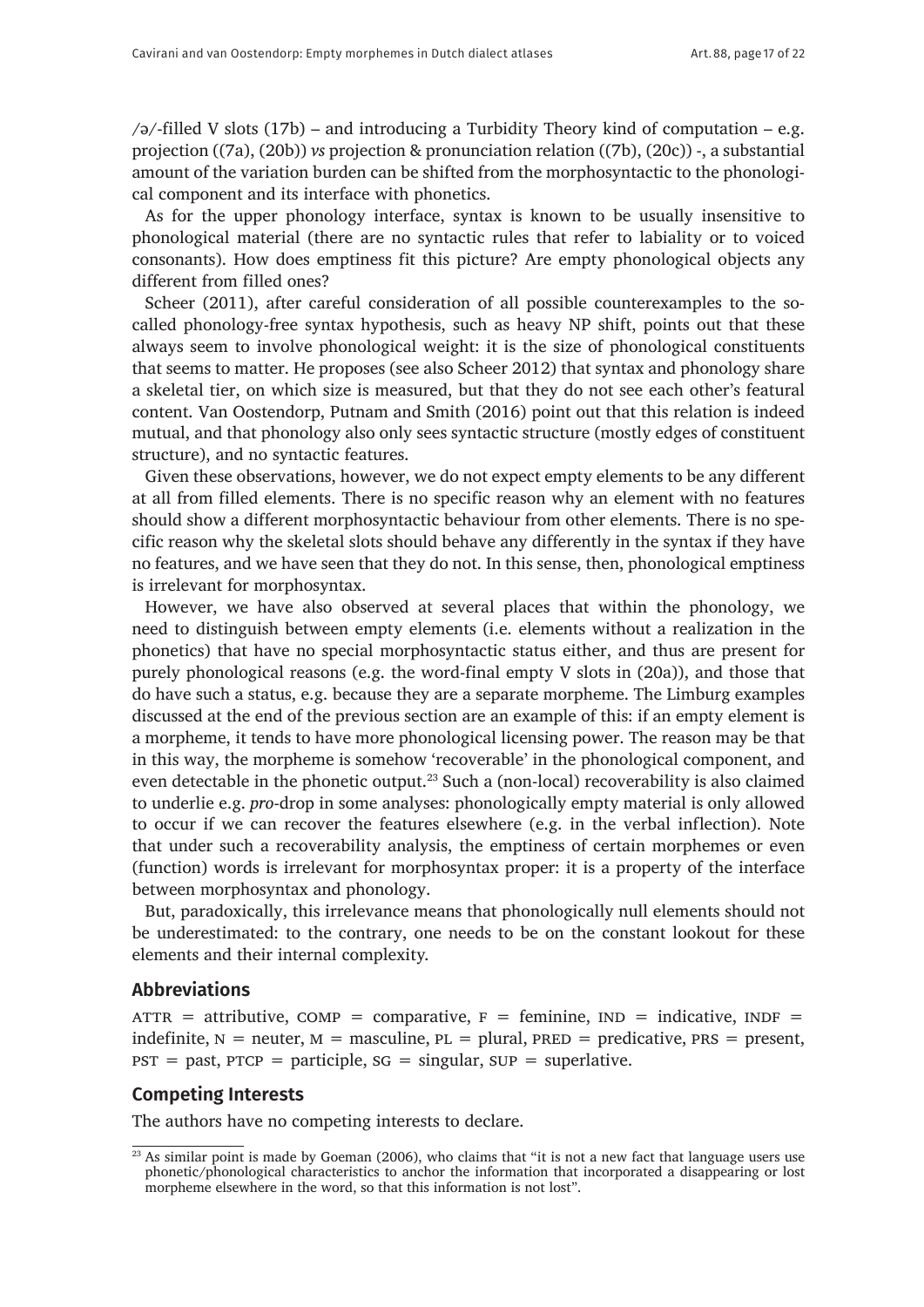## **References**

- Aalberse, Susan. 2007. The typology of syncretisms and the status of feature structure. Verbal paradigms across 355 Dutch dialects. *Morphology* 17(1). 109–149. DOI: [https://](https://doi.org/10.1007/s11525-007-9111-0) [doi.org/10.1007/s11525-007-9111-0](https://doi.org/10.1007/s11525-007-9111-0)
- Aalberse, Susan & Jan Don. 2009. Syncretism in Dutch dialects. *Morphology* 19(1). 3–12. DOI:<https://doi.org/10.1007/s11525-009-9132-y>
- Aalberse, Susan & Jan Don. 2011. Person and number syncretisms in Dutch. *Morphology*  21(2). 327–350. DOI:<https://doi.org/10.1007/s11525-010-9164-3>
- Ackema, Peter & Ad Neeleman. 2003. Context-sensitive spell-out. *Natural Language & Linguistic Theory* 21(4). 681–735. DOI:<https://doi.org/10.1023/A:1025502221221>
- Ackema, Peter & Ad Neeleman. 2013. Person features and syncretism. *Natural Language & Linguistic Theory* 31. 901–950. DOI: <https://doi.org/10.1007/s11049-013-9202-z>
- Backley, Philip. 2011. *An introduction to element theory*. Edinburgh: Edinburgh University Press.
- Backley, Philip. 2012. Variation in element theory. *Linguistic Variation* 12(1). 57–102. DOI:<https://doi.org/10.1075/lv.12.1.03bac>
- Baerman, Matthew, Dunstan Brown & Greville Corbett. 2005. *The syntax-morphology interface: A study of syncretism*. Cambridge: Cambridge University Press. DOI: [https://](https://doi.org/10.1017/CBO9780511486234) [doi.org/10.1017/CBO9780511486234](https://doi.org/10.1017/CBO9780511486234)
- Barbiers, Sjef, Hans Bennis, Gunther de Vogelaer, Magda Devos & Margreet van der Ham. 2005. *Syntactische atlas van de Nederlandse dialecten/Syntactic atlas of the Dutch dialects, Volume I*. Amsterdam: Amsterdam University Press. DOI: [https://doi.](https://doi.org/10.5117/9789053567005) [org/10.5117/9789053567005](https://doi.org/10.5117/9789053567005)
- Barbiers, Sjef, Johan van der Auwera, Hans Bennis, Eefje Boef, Guther De Vogelaer & Margreet van der Ham. 2008. *Syntactic atlas of the Dutch dialects, Volume II*. Amsterdam: Amsterdam University Press.
- Bendjaballah, Sabrina & Martin Haiden. 2003. Templatic architecture. *Recherches Linguistiques de Vincennes* 32. 157–168. DOI: <https://doi.org/10.4000/rlv.489>
- Bendjaballah, Sabrina & Martin Haiden. 2008. A typology of emptiness in templates. In Jutta Hartmann, Veronika Hegedus & Hans van Riemsdjik (eds.), *The Sounds of Silence*, 21–57. Amsterdam: Elsevier.
- Bennis, Hans & MacLean A. 2006. Variation in verbal inflection in Dutch dialects. *Morphology* 16(2). 291–312. DOI:<https://doi.org/10.1007/s11525-007-9109-7>
- Broekhuis, Hans. 2014. *Syntax of Dutch: Adjectives and adjective phrases*. Amsterdam: Amsterdam University Press. DOI: [https://doi.org/10.26530/OAPEN\\_462289](https://doi.org/10.26530/OAPEN_462289)
- Bybee, Joan. 1994. The grammaticization of zero: Asymmetriesin tense and aspect systems. In William Pagliuca (ed.), *Perspectives on grammaticalization*, 235–254. Amsterdam: John Benjamins. DOI:<https://doi.org/10.1075/cilt.109.02byb>
- Cavirani, Edoardo. 2015. *Modeling phonologization: Vowel reduction and epenthesis in Lunigiana dialects*. Utrecht: LOT publishing.
- Cavirani, Edoardo & Marc van Oostendorp. 2017. On silent markedness. In Bridget Samuels (ed.), *Beyond markedness in formal phonology*, 101–120. Amsterdam: John Benjamins. DOI:<https://doi.org/10.1075/la.241.05van>
- Charette, Monik. 2003. Empty and pseudo-empty categories. In Stefan Ploch (ed.), *Living on the Edge: 28 papers in honour of Jonathan Kaye*, 465–479. Berlin and New York: Mouton de Gruyter.
- Chomsky, Noam. 1982. *Some concepts and consequences of the theory of government and binding*. Cambridge MA: MIT Press.
- Chomsky, Noam & Howard Lasnik. 1977. Filters and control. *Linguistic Inquiry* 8(3). 425–504.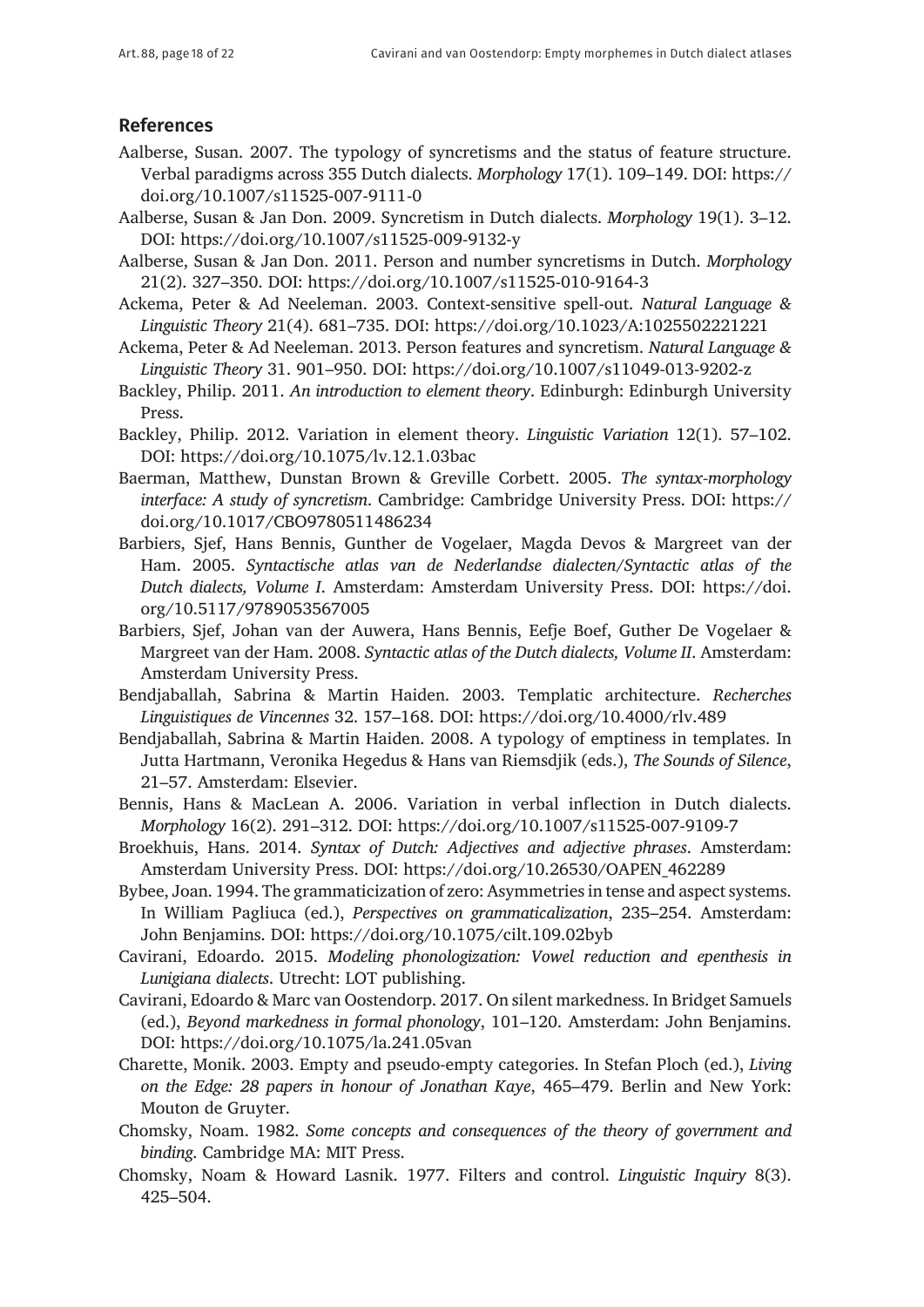- Cinque, Guglielmo. (ed.) 2002. *Functional structure in DP and IP* (The Cartography of Syntactic Structures 1). New York: Oxford University Press.
- Cinque, Guglielmo & Luigi Rizzi. 2008. The cartography of syntactic structures. *Working Papers on Language and Cognition* 2. 43–59. DOI: [https://doi.org/10.1093/](https://doi.org/10.1093/oxfordhb/9780199544004.013.0003) [oxfordhb/9780199544004.013.0003](https://doi.org/10.1093/oxfordhb/9780199544004.013.0003)
- Dahl, Eystein & Antonio Fábregas. 2018. Zero morphemes. *Oxford research encyclopedias, Linguistics*. [https://oxfordre.com/linguistics/view/10.1093/acre](https://oxfordre.com/linguistics/view/10.1093/acrefore/9780199384655.001.0001/acrefore-9780199384655-e-592)[fore/9780199384655.001.0001/acrefore-9780199384655-e-592.](https://oxfordre.com/linguistics/view/10.1093/acrefore/9780199384655.001.0001/acrefore-9780199384655-e-592) DOI: [https://doi.](https://doi.org/10.1093/acrefore/9780199384655.013.592) [org/10.1093/acrefore/9780199384655.013.592](https://doi.org/10.1093/acrefore/9780199384655.013.592)
- De Vriendt, Sera & Didier Goyvaerts. 1989. Assimilation and sandhi in Brussels. *Leuvense Bijdragen* 78(1). 1–93.

den Besten, Hans. 1989. *Studies in Westgermanic syntax*. Amsterdam: Rodopi.

- Embick, David. 2014. Phase cyclces, φ-cycles, and phonological (in) activity. In Sabrina Bendjaballah, Mohamed Lahrouchi, Noam Faust & Nicola Lampitelli (eds). *The form of structure, the structure of forms: Essays in honor of Jean Lowenstamm*, 270–286. Amsterdam: John Benjamins.
- Emonds, Joseph. 1994. Two principles of economy. In Guglielmo Cinque, Jan Koster, Jean-Yves Pollock & Luigi Rizzi (eds.), *Paths towards universal grammar: Studies in honor of Richard S. Kayne*. Georgetown: Georgetown University Press.
- Goeman, Antonie Cornelis Marie. 1999. *T-deletie in Nederlandse dialecten. Kwantitatieve analyse van structurele, ruimtelijke en temporele variatie*. Den Haag: Holland Academic Graphics.
- Goeman, Antonie Cornelis Marie. 2007. De morfologische atlas van de Nederlandse dialecten (MAND); Zero en bewaard gebleven morfologische informatie. *Taal en Tongval* 18. 66–92.
- Goeman, Antonie Cornelis Marie & Johan Taeldeman. 1996. Fonologie en morfologie van de Nederlandse dialecten. Een nieuwe materiaalverzameling en twee nieuwe atlasprojecten. *Taal en Tongval* 48. 38–59.
- Goldrick, Matthew. 2001. Turbid output representations and the unity of opacity. In Masako Hirotani, Andries Coetzee, Nancy Hall & Jeong-Young Kim (eds.), *Proceedings of NELS 30*, 231–245. Amherst, MA: GLSA.
- Goossens, Jan. 1977. *Inleiding tot de Nederlandse dialectologie*. Groningen: Wolters-Noordhoff.
- Hall, Nancy. 2006. Cross-linguistic patterns of vowel intrusion. *Phonology* 23. 387–429. DOI: <https://doi.org/10.1017/S0952675706000996>
- Hall, Nancy. 2011. Vowel epenthesis. In Marc van Oostendorp, Colin Ewen, E. Hume & Karen Rice (eds.), *The Blackwell companion to phonology, Volume III*, 1576–1596. Oxford, UK: Wiley-Blackwell. DOI: <https://doi.org/10.1002/9781444335262.wbctp0067>
- Halle, Morris & Alec Marantz. 1993. Distributed morphology and the pieces of inflection. In K. Hale & S. J. Keyser (eds.), *The view from building 20*, 111–176. MIT Press, Cambridge.
- Hartmann, Jutta, Hagedüs Veronika & Henk van Riemsdijk. 2008. Introduction. In Jutta Hartmann, Veronika Hegedus & Henk van Riemsdjik (eds.), *The sounds of silence*, 1–20. Amsterdam: Elsevier.
- Hermans, Ben. 2009. The phonological structure of the Limburg tonal accents. In Kuniya Nasukawa & Philip Backley (eds.), *Strength relations in phonology*, 325–380. Berlin/New York: Mouton de Gruyter. DOI: <https://doi.org/10.1515/9783110218596.2.317>
- Hinskens, Frans & Johan Taeldeman. 2013. *Language and space. AniInternational handbook of linguistic variation. Volume 3: Dutch*. Amsterdam/Philadelphia: Mouton de Gruyter.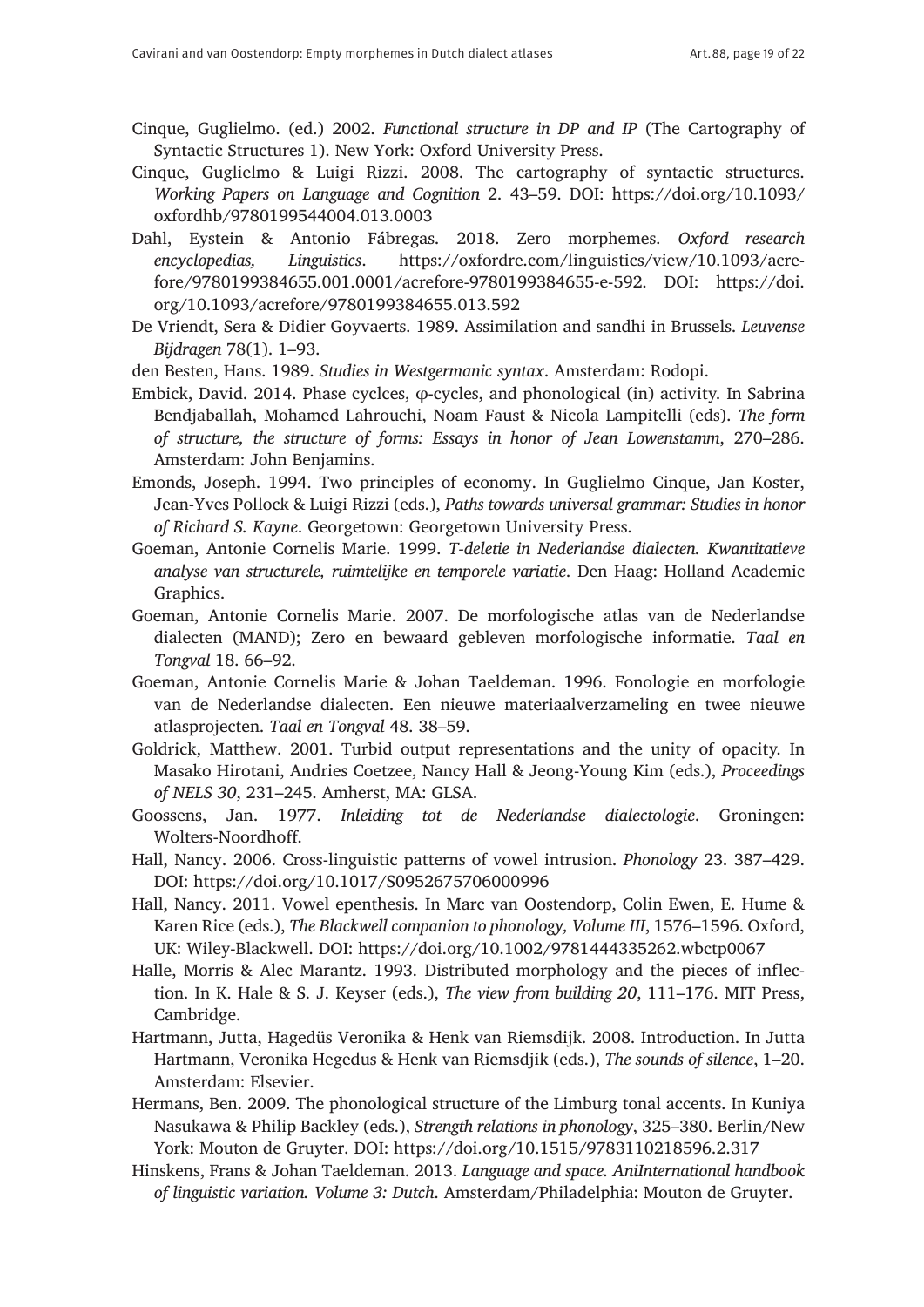- Katz, Jerrold & Paul Postal. 1964. *An integrated theory of linguistic descriptions*. Cambridge MA: The MIT Press.
- Kaye, Jonathan, Jean Lowenstamm & Jean-Roger Vergnaud. 1985. The internal structure of phonological representations: A theory of charm and government. *Phonology Yearbook* 2. 305–328. DOI: <https://doi.org/10.1017/S0952675700000476>
- Kaye, Jonathan, Jean Lowenstamm & Jean-Roger Vergnaud. 1990. Constituent structure and government in phonology. *Phonology* 7. 193–231. DOI: [https://doi.org/10.1017/](https://doi.org/10.1017/S0952675700001184) [S0952675700001184](https://doi.org/10.1017/S0952675700001184)
- Kayne, Richard. 2006. Hans Broekhuis, Norbert Corver, Riny Huybregts, Ursula Kleinhenz & Jan Koster (eds.), *Organizing grammar. Linguistic studies in honor of Henk van Riemsdijk*, 289–299. Berlin: Mouton de Gruyter.
- Kayne, Richard. 2016. The silence of heads. *Studies in Chinese Linguistics* 37(1). 1–37. DOI: <https://doi.org/10.1515/scl-2016-0001>
- Kim Sang, Erik Tjong. 2016. Verb inflection in the SAND. Internal Report, Meertens Institute.
- Kooij, Jan & Marc van Oostendorp. 2003. *Fonologie. Uitnodiging tot de klankleer van het Nederlands*. Amsterdam: Amsterdam University Press. DOI: [https://doi.](https://doi.org/10.5117/9789053566220) [org/10.5117/9789053566220](https://doi.org/10.5117/9789053566220)
- Lahrouchi, Mohamed. 2001. *Aspects morpho-phonologiques de la dérivation verbale en berbère (parler chleuh d'Agadir)*. Paris: University of Paris 7 dissertation.
- Lampitelli, Nicola. 2010. Nounness, gender, class and syntactic structures in Italian nouns. In Reineke Bok-Bennema, Brigitte Kampers-Manhe & Bart Hollebrandse (eds.), *Romance languages and linguistic theory 2008*, 195–214. Amsterdam: Benjamins. DOI: <https://doi.org/10.1075/rllt.2.11lam>
- Leu, Thomas. 2008. *The internal syntax of determiners*. New York: New York University dissertation.
- Lowenstamm, Jean. 1996. CV as the only syllable type. In Jacques Durand & Bernard Laks (eds.), *Current trends in phonology. Models and methods*, 419–441. Salford, Manchester: ESRI.
- Lowenstamm, Jean. 1999. The beginning of the word. In John Rennison & Klaus Kühnhammer (eds.), *Phonologica 1996*, 153–166. The Hague: Holland Academic Graphics.
- Lowenstamm, Jean. 2008. On n, nP and  $\sqrt{ }$ . In Jutta Hartmann, Veronika Hegedus & Henk van Riemsdjik (eds.), *The sounds of silence*, 105–144. Amsterdam: Elsevier.
- Marantz, Alec. 2001. *Words*. Paper presented at 20th West Coast Conference on Formal Linguistics, University of Southern California, February 23–25.
- Marantz, Alec. 2008. Phases & words. In Sook-Hee Choe (ed.), *Phases in the theory of grammar*, 191–222. Seoul: Dong In.
- McCarthy, John & Alan Prince. 1994. The emergence of the unmarked: Optimality in prosodic morphology. In Mercé González (ed.), *Proceedings of NELS 24*, 333–379. Amherst, MA: GLSA.
- Nijen Twilhaar, Jan. 1990. *Generatieve fonologie en de studie van Oostnederlandse dialecten*. Amsterdam: University of Amsterdam dissertation.
- Nuñes, Jairo. 2004. *Linearization of chains and sideward movement*. Cambridge, Mass.: MIT Press. DOI:<https://doi.org/10.7551/mitpress/4241.001.0001>
- Passino, Diana. 2011. Phonological traces of morphosyntactic phases: The phonology/syntax interface in the varieties of Italian. In Giovanna Massariello Merzagora & Serena dal Maso (eds.), *I luoghi della traduzione*, 849–864. Rome: Bulzoni.
- Picallo, Maria Carme. 2014. *Linguistic variation in the minimalist framework*. Oxford: Oxford University Press. DOI:<https://doi.org/10.1093/acprof:oso/9780198702894.001.0001>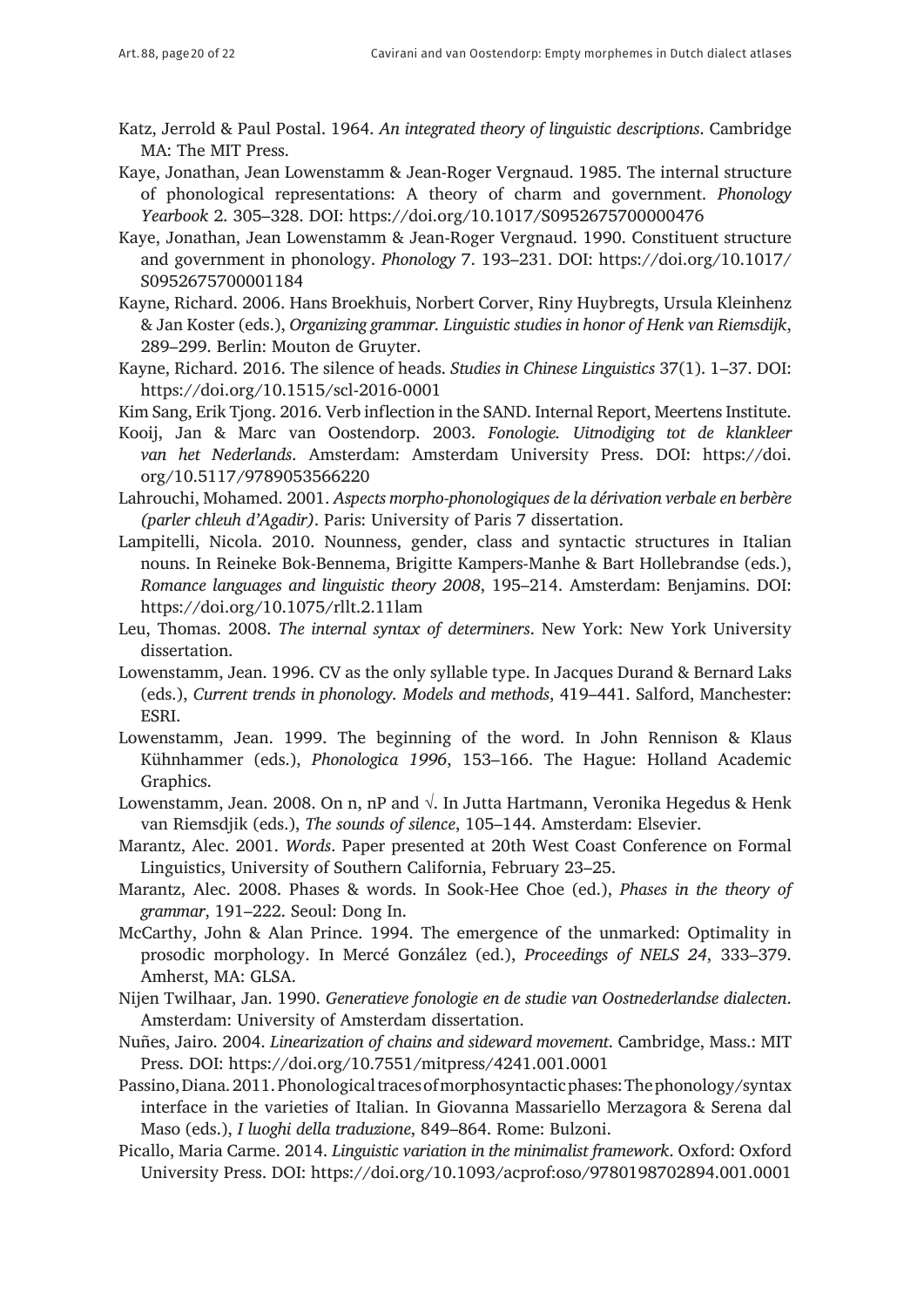- Postma, Gertjan. 2011. Het verval van het pronomen du dialectgeografie en historische syntaxis. *Nederlandse Taalkunde* 16. 56–87. DOI: [https://doi.org/10.5117/](https://doi.org/10.5117/NEDTAA2011.1.HET_466) [NEDTAA2011.1.HET\\_466](https://doi.org/10.5117/NEDTAA2011.1.HET_466)
- Rizzi, Luigi. 1982. *Issues in Italian syntax*. Dordrecht: Foris. DOI: [https://doi.](https://doi.org/10.1515/9783110883718) [org/10.1515/9783110883718](https://doi.org/10.1515/9783110883718)
- Scheer, Tobias. 2004. *A lateral theory of phonology. What is CVCV and why should it be?* Berlin: Mouton de Gruyter. DOI: <https://doi.org/10.1515/9783110908336>
- Scheer, Tobias. 2011. *A guide to morphosyntax-phonology interface theories. How extra-phonological information is treated in phonology since Trubetzkoy's Grenzsignale*. Berlin: Mouton de Gruyter. DOI: <https://doi.org/10.1515/9783110238631>
- Scheer, Tobias. 2012. *Direct interface and one-channel translation. A non-diacritic theory of the morphosyntax-phonology interface*. Berlin: Mouton de Gruyter. DOI: [https://doi.](https://doi.org/10.1515/9781614511113) [org/10.1515/9781614511113](https://doi.org/10.1515/9781614511113)
- Sigurðsson, Halldór Ármann & Joan Maling. 2012. Silent heads. In Laura Bruge, Anna Cardinaletti, Giuliana Giusti, Nicola Munaro & Cecilia Poletto (eds.), *Functional heads (The Cartography of Syntactic Structures 7)*, 368–378. Oxford: Oxford University Press. DOI: <https://doi.org/10.1093/acprof:oso/9780199746736.003.0028>
- Smolensky, Paul & Alan Prince. 1993. *Optimality theory: Constraint interaction in generative grammar*. Wiley-Blackwell.
- Taeldeman, Johan. 1980. Inflectional aspects of adjectives in the dialects of Dutch-speaking Belgium. In Wim Zonneveld (ed.), *Studies in Dutch phonology*, 265–292. The Hague: Martinus Nijhoff. DOI: [https://doi.org/10.1007/978-94-009-8855-2\\_11](https://doi.org/10.1007/978-94-009-8855-2_11)
- Trommer, Jochen. 2011. *Phonological aspects of Western Nilotic mutation morphology*. Leipzig: University of Leipzig dissertation.
- Trommer, Jochen. 2012. ø-exponence. In Jochen Trommer (ed.), *The morphology and phonology of exponence*, 326–354. Oxford: Oxford University Press. DOI: [https://doi.](https://doi.org/10.1093/acprof:oso/9780199573721.003.0010) [org/10.1093/acprof:oso/9780199573721.003.0010](https://doi.org/10.1093/acprof:oso/9780199573721.003.0010)
- Trommer, Jochen & Eva Zimmermann. 2014. Generalised mora affixation and quantitymanipulating morphology. *Phonology* 31(3). 463–510. DOI: [https://doi.org/10.1017/](https://doi.org/10.1017/S0952675714000220) [S0952675714000220](https://doi.org/10.1017/S0952675714000220)
- Ulfsbjorninn, Shanti & Mohamed Larouchi. 2016. The typology and distribution of |?|: the propensity for bipositionality. *Papers in Historical Phonology* 1(1). 109–129. DOI: <https://doi.org/10.2218/pihph.1.2016.1696>
- van der Berg, Berend. 1949. De conjugatie van het praesens in de noordnederlandse dialecten. *Taal en Tongval* 1. 6–13.
- van Hout, Roeland & Hans van de Velde. 2000. N-deletion in reading style. *Linguistics in the Netherlands* 17. 209–219. Amsterdam: John Benjamins. DOI: [https://doi.org/10.1075/](https://doi.org/10.1075/avt.17.20van) [avt.17.20van](https://doi.org/10.1075/avt.17.20van)
- van Koppen, Marjo. 2005. *One probe, two goals. Aspects of agreement in Dutch dialects*. Utrecht: LOT publishing.
- van Marle, Jaap & Wim Zonneveld. 1980. De theoretische consequenties van stemhebbende finale obstruenten in Nederlandse dialecten. *Tijdschrift voor Nederlandse Taal-en Letterkunde Leiden* 96(2). 81–100.
- van Oostendorp, Marc. 2005. The first person singular in dialects of Dutch. In Eric Mathieu, Leah Bateman & Cherlon Ussery (eds.), *Proceedings of NELS 35*, 134–166. Amherst: GLSA.
- van Oostendorp, Marc. 2007. Derived environment effects and consistency of exponence. In Sylvia Blaho, Patrick Bye & Martin Krämer (eds.), *Freedom of analysis?*, 123–149. Berlin: Mouton de Gruyter. DOI: <https://doi.org/10.1515/9783110198591.123>